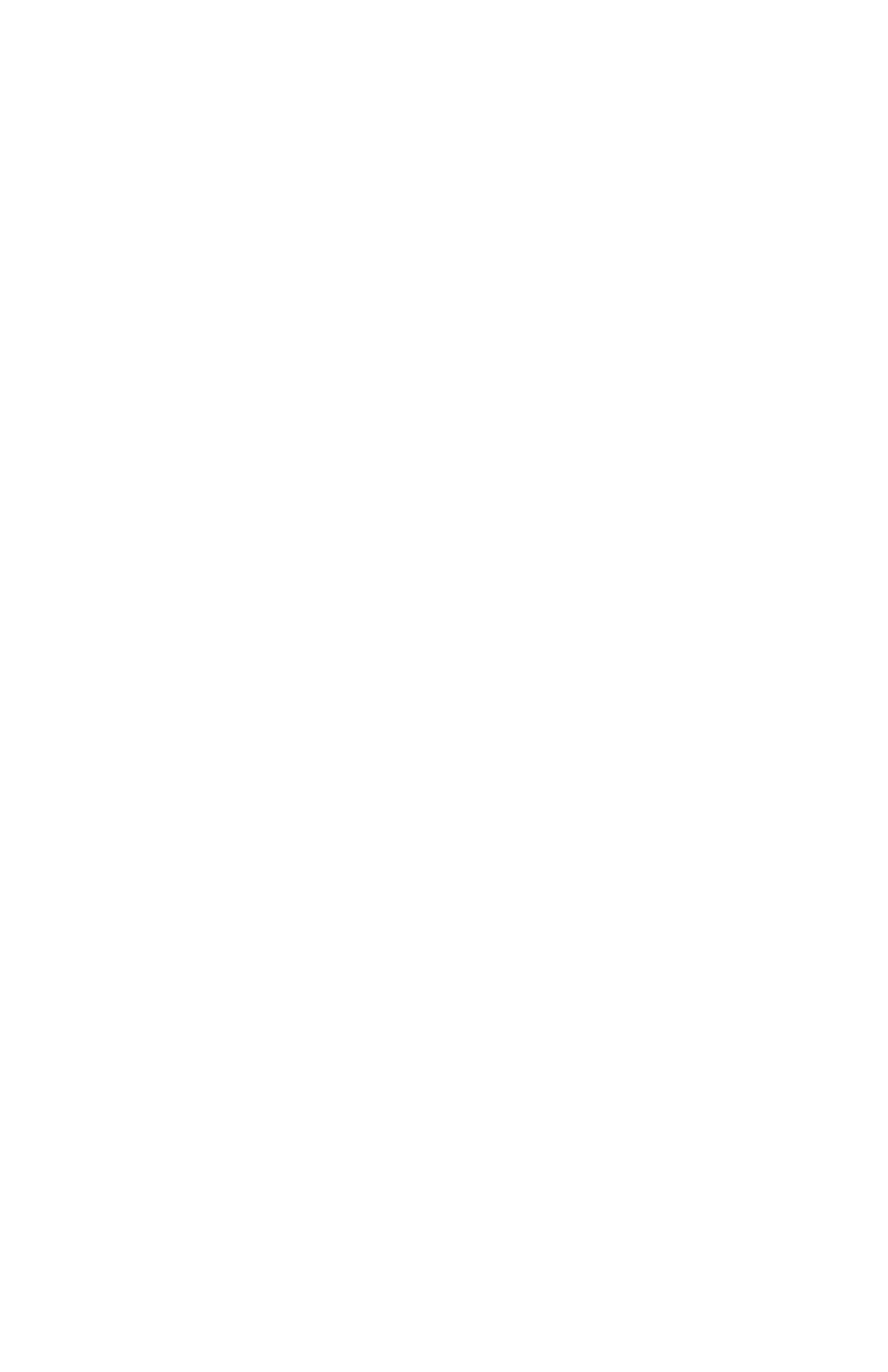

Imagine if every member of your church could answer that question with the name of a person—a person for whom they're praying and with whom they're sharing the gospel. How would it change your church? How would it change the world?

God's people don't merely need another method for evangelism. What they need is a white-hot passion to see people who are far from God experience the new life He offers through Jesus Christ.

It doesn't matter how many buildings we construct, churches we plant or sermons we preach if we're not intent on doing everything so that lost men, women and children will experience the transforming work of God. Without that one thing, we fail.

That's why we've launched *Who's Your One*. This effort is designed to mobilize every Southern Baptist to identify one person in his or her relational network to pray for and share the gospel with in 2019. At The Summit Church, we tried something similar. We kept asking our members, "Who's your one?" It's not an elaborate or complicated idea, but this simple idea led to our most evangelistically effective year to date. Because of this intentional push toward evangelism, we ended up baptizing more than 650 people that year. What an incredible joy it was to have people come up to me at church and say, "Pastor, this is my one." Or to see them stand in the baptistery with someone and tell me later,

"That was her! She was my one!"

If we're going to move the evangelism needle in our churches, we've got to be modeling what we're preaching. By God's grace, we can all partner to reach our one.

**J.D. Greear** *President, Southern Baptist Convention*

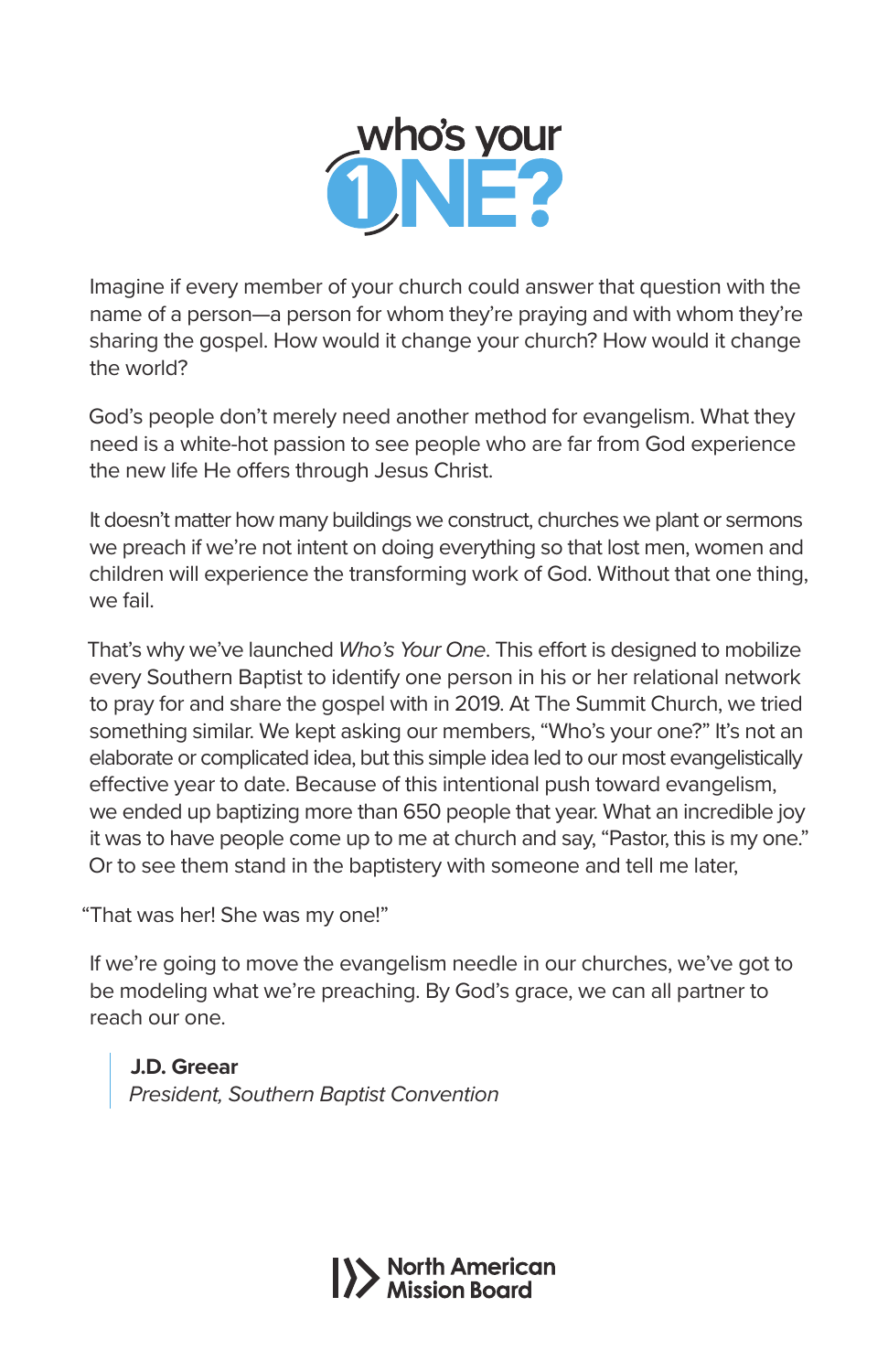

## **DAY** 1 SPREADING HIS NAME

**For the Scripture tells Pharaoh, I raised you up for this reason so that I may display my power in you and that my name may be proclaimed in the whole earth.** 

#### **ROMANS 9:17, CSB**

God is passionate about the fame of His name spreading. Whether we realize it or not, everyone is a part of this. Even Pharaoh's actions played a role in God's name being proclaimed throughout the whole earth. We joyfully come alongside God in making Him known to the corners of the world. How do we do this? We do this by faithfully sharing the good news of Jesus with one person at a time. And with the collective labor of God's people living on mission, God's name will one day be proclaimed everywhere. One day, every knee will bow in heaven and on earth before the King.

Identify your *one*—one person you see on a consistent basis who you can begin praying for and sharing the gospel with in the coming weeks.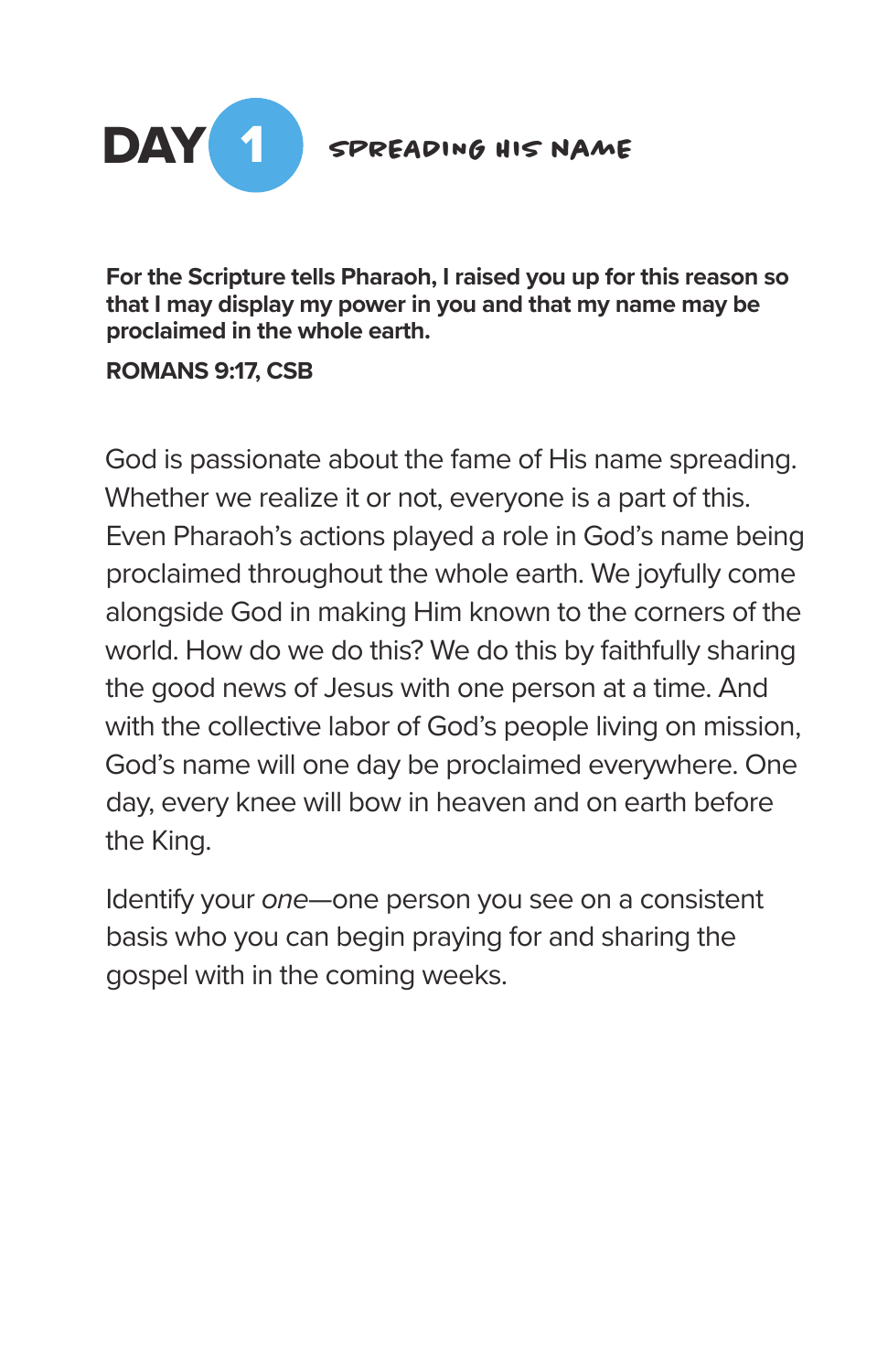

DAY 2 **THe SCOPE oF HIS GLOry**

**Declare his glory among the nations, his wondrous works among all peoples.** 

**PSALM 96:3, CSB**

We declare what we are most excited about. We naturally share the things we find most appealing or beautiful. Likewise, we are motivated to share the gospel because our eyes have seen the beauty of God Himself. We have experienced His goodness, glory and mighty works, and we are compelled to share this with others, including our *one*. We share the glory we have borne witness to.

God is ultimate, and the scope of His glory expands throughout the whole earth. The Psalmist exhorts readers to share who God is and what He has done among the nations. He is worthy to be praised throughout the whole earth, including among our family, friends, neighbors and coworkers. Join the Psalmist in this global declaration of God's glorious character and His mighty deeds.

When was the last time you declared to your *one* an amazing work God did for you? This week, share an amazing work God has done in your life with your *one.*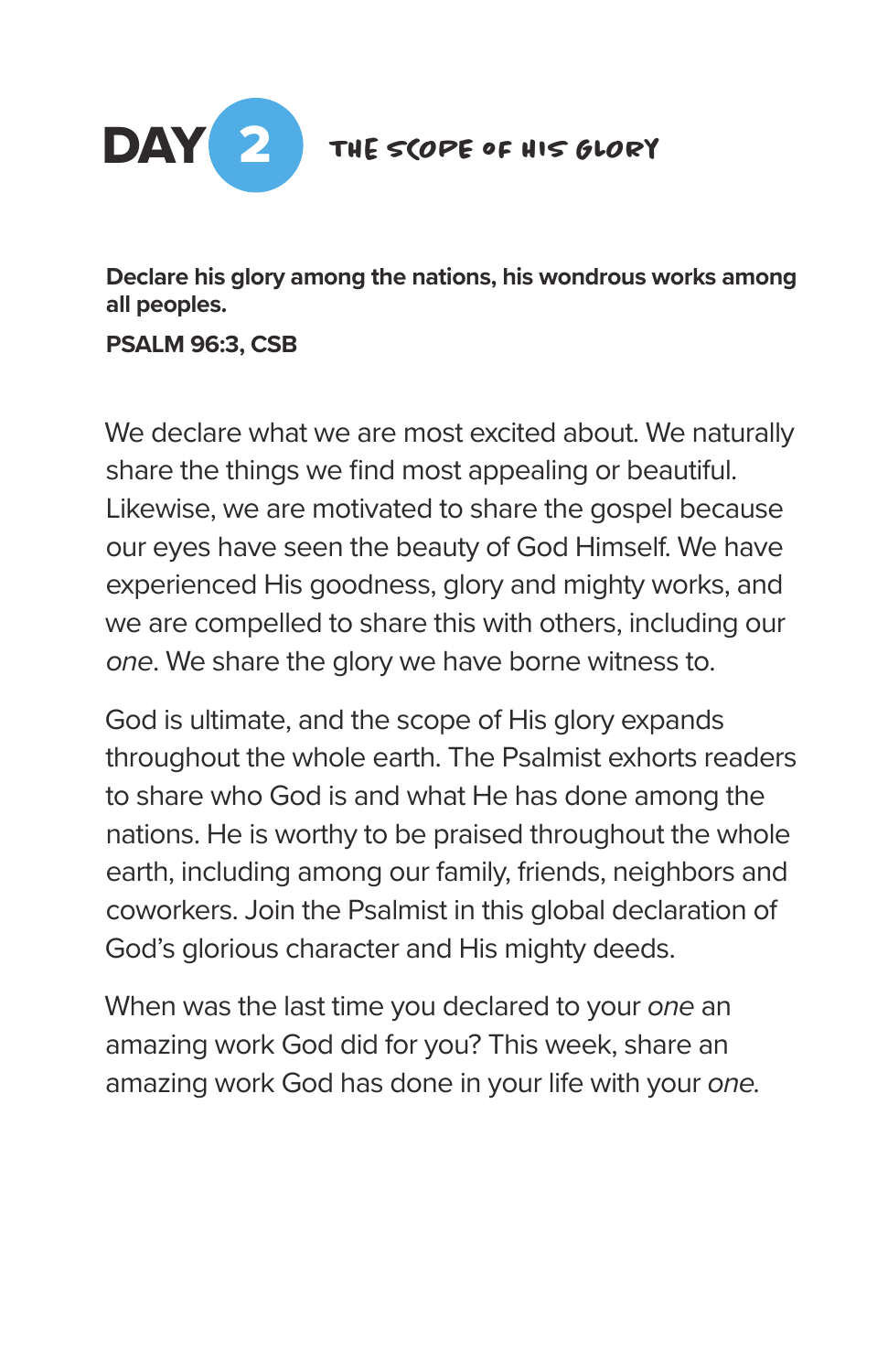

DAY **SHarINg From A HeART** 3 **OF thANKFULnEss**

**Give thanks to the LORD; proclaim his name! Make his works known among the peoples. Declare that his name is exalted. ISAIAH 12:4, CSB**

We are motivated to share the gospel out of thanksgiving to God. The Lord is our salvation (Isaiah 24:2), and He has turned away His anger from us and welcomed us into His family through Christ. From the outpouring of our thankfulness is a desire for others to know His goodness as well. We proclaim, make known and declare who God is and what He has done because we understand—even if in small degrees—where we would be had He not intervened in our lives. With thankful hearts, we push past our insecurities, fears and people pleasing, and we share with our friends, neighbors and our *one* the greatest news we have ever heard and they will ever hear.

Today, share the gospel with your *one* out of a heart of gratitude for what God has done on your behalf.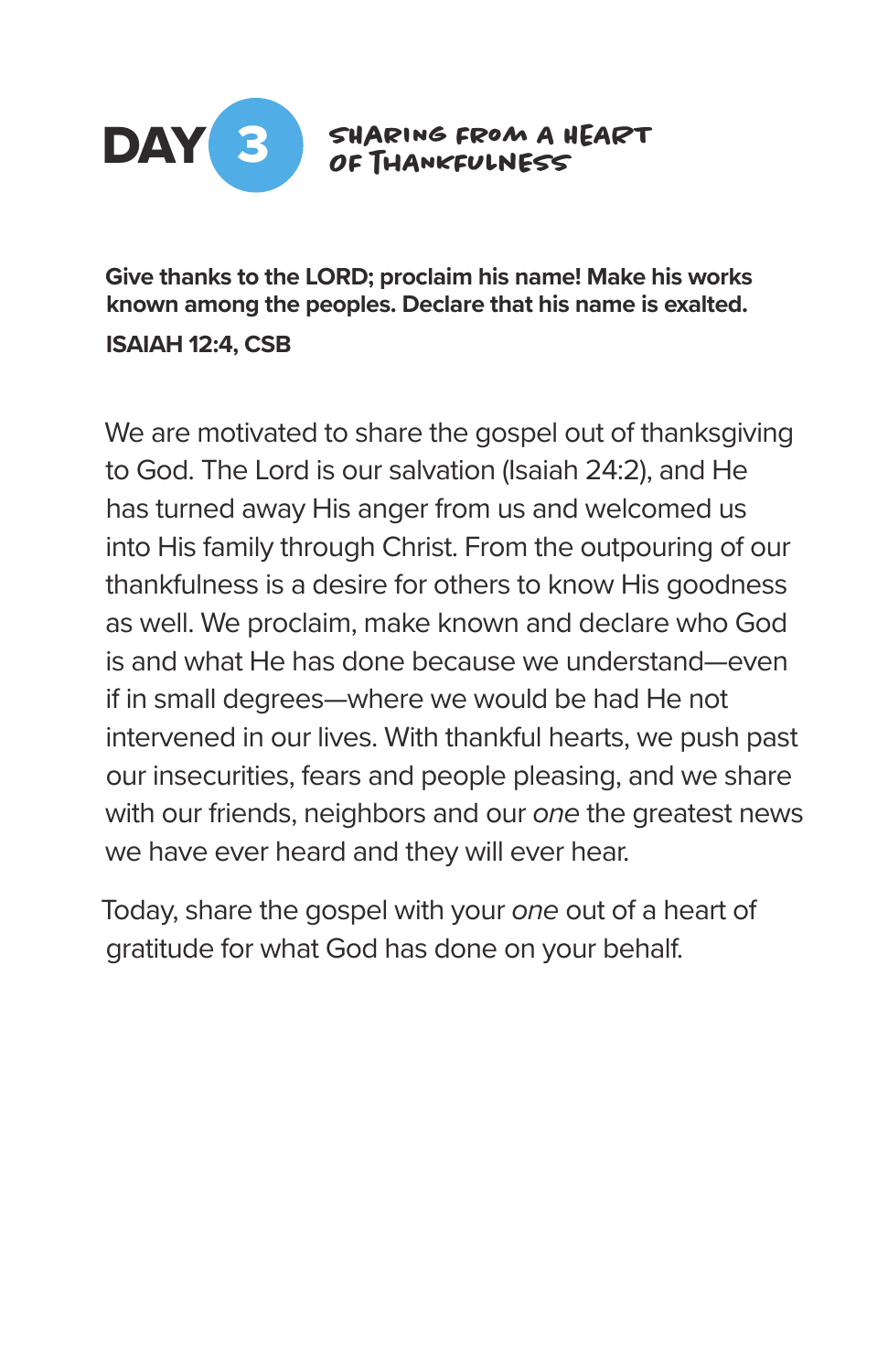

## **DAY** 4 THE ENDS OF THE EARTH

**All the ends of the earth will remember and turn to the LORD. All the families of the nations will bow down before you.** 

#### **PSALM 22:27, CSB**

It is not enough that only a small portion of the human population bow down in worship to God. All will turn to Him. All of the families of the nations will stand in humble submission before Him, including ourselves. As we share the gospel message, we should remember that our efforts are bigger than ourselves. When we see new converts baptized, we should be reminded those moments are a part of God's name and fame being spread throughout all of the earth. The spreading of the gospel may begin with you sharing with your *one* in your neighborhood or workplace, but it will not stay there. This news is too good, and God is too glorious, for His name to not be spread to the ends of the earth. We can faithfully join Him in this mission.

How have you joined God in His mission to make Himself known? Pray God would remind you that you have a small but significant role to play in the advancement of His kingdom.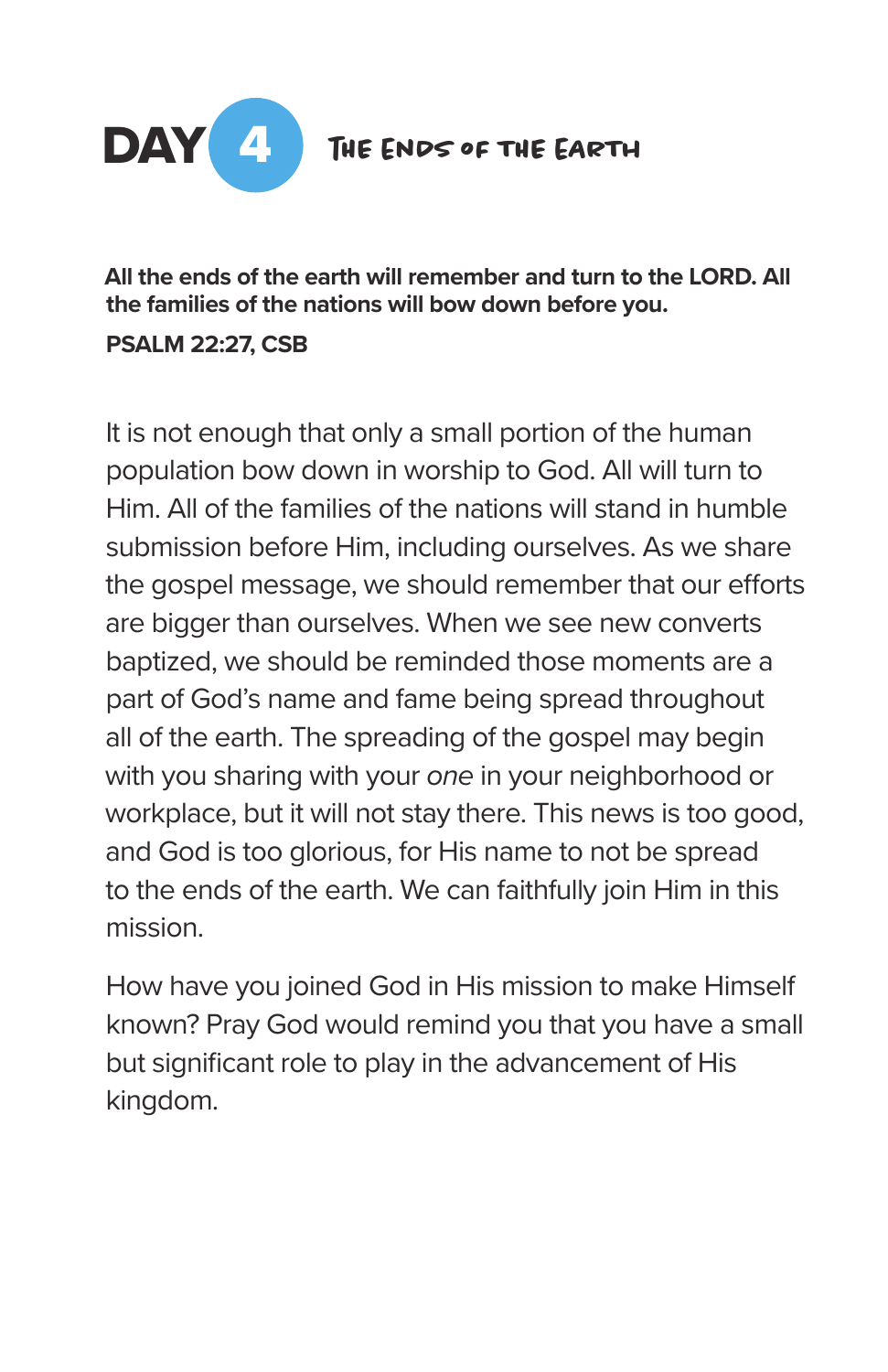

**For there is one God and one mediator between God and humanity, the man Christ Jesus, who gave himself as a ransom for all, a testimony at the proper time.** 

### **1 TIMOTHY 2:5–6, CSB**

A mediator intervenes between two parties. When you buy a house, your realtor serves as a mediator of sorts, communicating between the buyer and the seller. When two siblings are in a heated argument, parents serve as a mediator between the opposing parties.

Jesus is our mediator because He restored the harmony between God and humanity, which was broken by sin. Sometimes, we find substitute mediators which attempt to bridge the gap that existed between us and God. We may rely on our own good works, our authority or another person's intimate relationship with God. But we soon see these mediators fail to deliver. The good news we share with ourselves and our *one* is that Jesus' atonement on the cross was sufficient to bring us into a relationship with God. Because of Christ our mediator, we can now run to God as a Father instead of cowering before Him as judge.

Identify the "substitute mediators" you're tempted to turn to and the ones your *one* turns to. How should you tailor your gospel presentation to address their substitute mediators?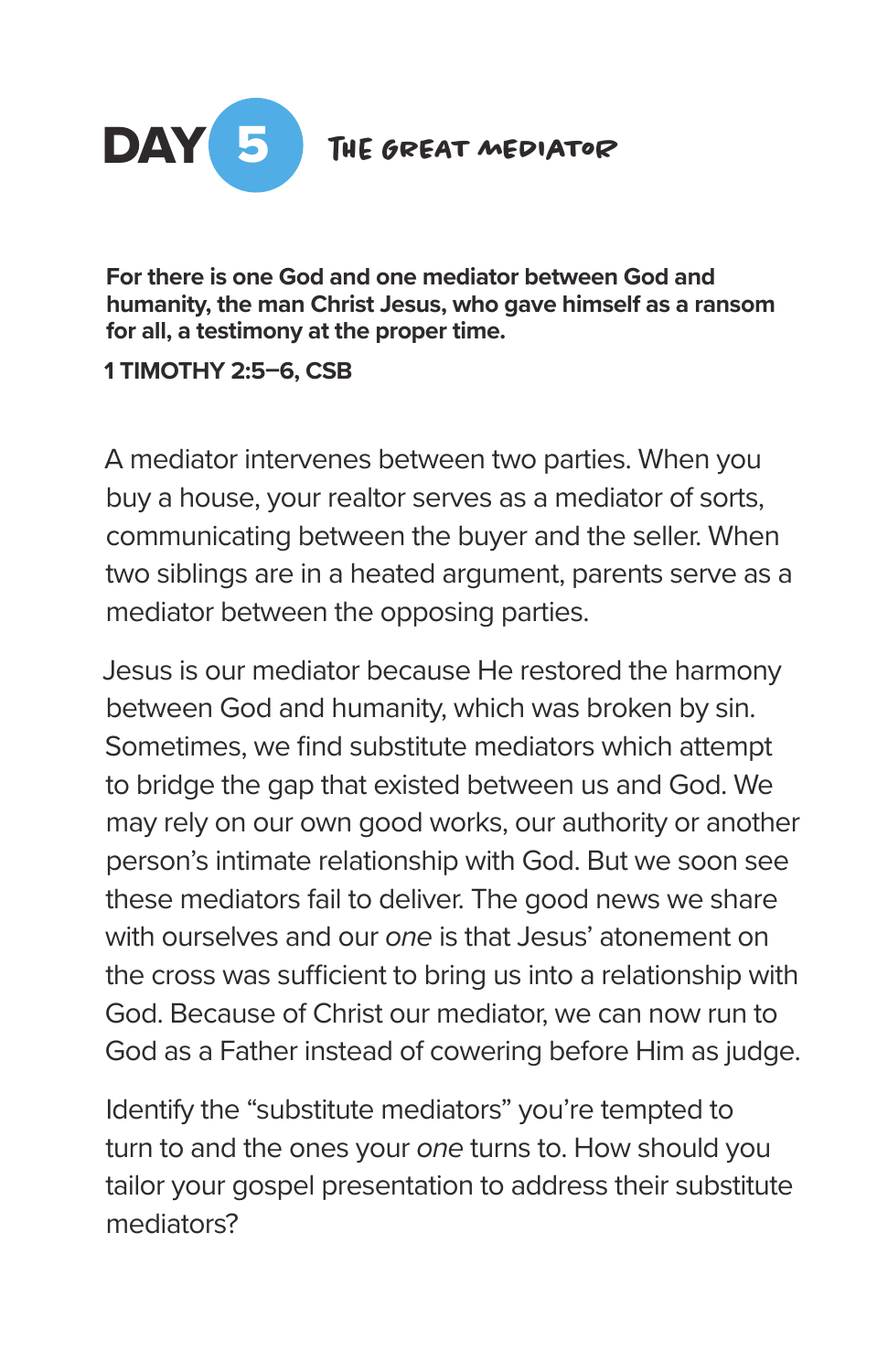

**He himself is the atoning sacrifice for our sins, and not only for ours, but also for those of the whole world.** 

### **1 JOHN 2:2, CSB**

The scope of Jesus' atonement goes beyond our personal salvation. It is amazing that Jesus cares about each individual person saved, including you! After all, it is said that He leaves the 99 to save one (Luke 15). But His redemption does not stop with our salvation. He died for the sins of your closest loved ones and your greatest enemy. He came to save your most intimate relationship and mere acquaintances. He gave Himself for those who would trust in His name, and He has entrusted His people to take this message of redemption to the world. As you marvel at your own story of redemption, begin to direct your attention to those around you whom God may be wooing to Himself. He died for you and them. He died for your *one*.

Pray God would give you ways you can share this good news today with your *one.*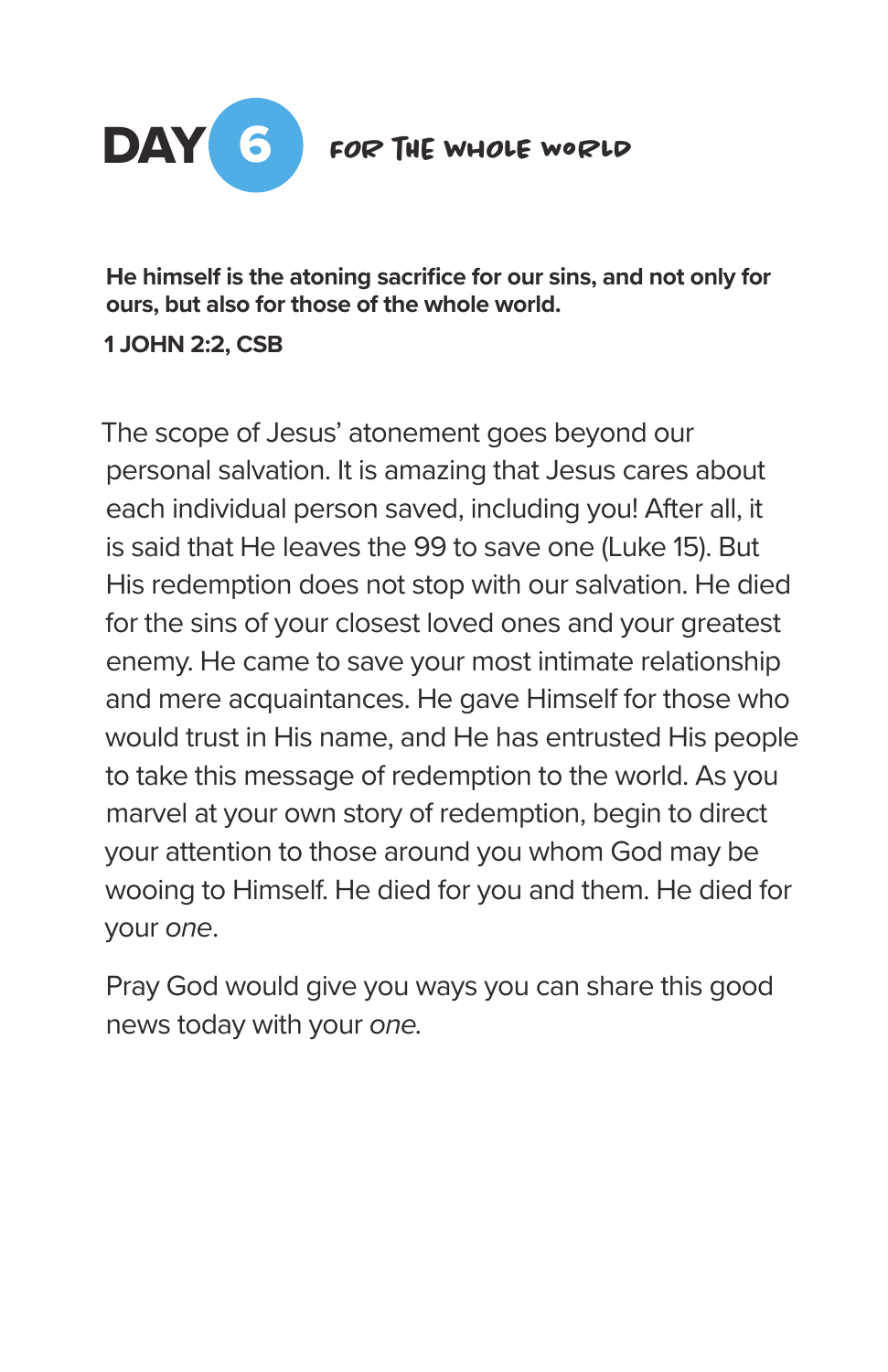

**A thief comes only to steal and kill and destroy. I have come so that they may have life and have it in abundance.** 

### **JOHN 10:10, CSB**

Unfortunately, the Christian walk can easily be defined by the list of things we say "no" to. This presents to the world a God who wants to prevent us from experiencing the goodness He has for us. In sharing the gospel, we offer to our friends and family real, genuine and full life in this life and in the life to come. In our witness, we present Jesus as the one who gives abundant life. We can be defined by the things we say yes to—yes to love, hope, peace, joy, fullness, good news and more. In doing so, we reflect to the world a God who came so we may have fullness of life.

Engage your *one* in such a way that your words and your life are defined by your "yeses" and not the things to which you say "no." Communicate clearly that Jesus came to give your *one* full and eternal life now and in the age to come.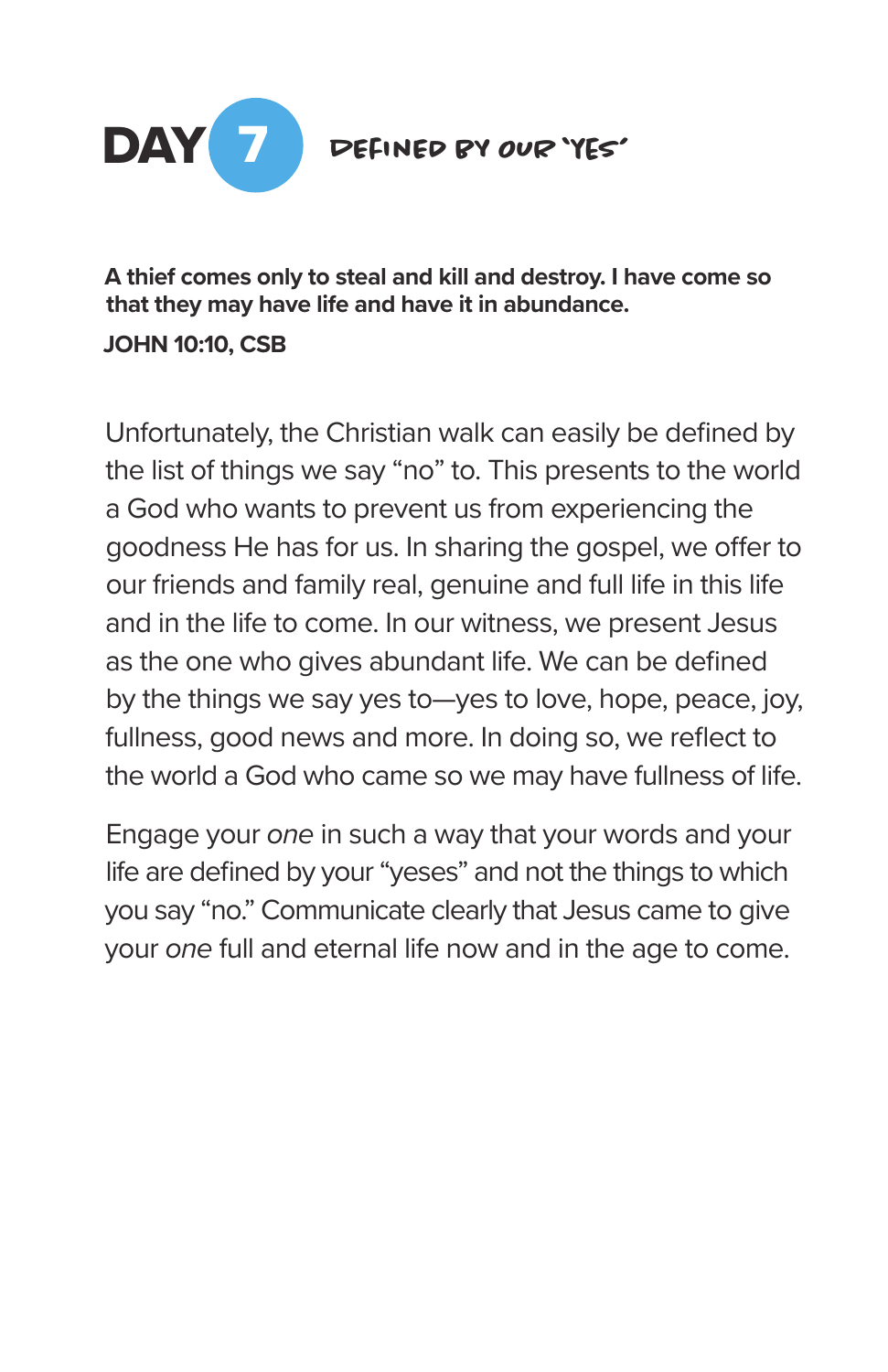

**Jesus told him, "I am the way, the truth, and the life. No one comes to the Father except through me."** 

#### **JOHN 14:6, CSB**

By default, our hearts want to justify ourselves through our accomplishments. We sweat, strive and toil to prove to ourselves, the world and God we are worthy. We are worthy of affection and love. We are worthy of honor and recognition. We are worthy of admiration and esteem.

But the only way to God is outside of ourselves. While not altogether worthless, our striving is but vapor before the face of a holy and perfect God. The good news we bring to our friends and family who do not know Jesus is that the only way to the Father is through Jesus. We come to the feet of Jesus as our true selves: broken, tired and in need of restoration, and it is here we see Him as "the way, the truth and the life." Our way to God is found outside of ourselves, and on this path we find joy in the fact that we can never lose what we did not earn.

Identify what your *one* may use—esteem, recognition, power, etc.—to justify themselves. Share with them the good news that Jesus offers us rest from endless striving.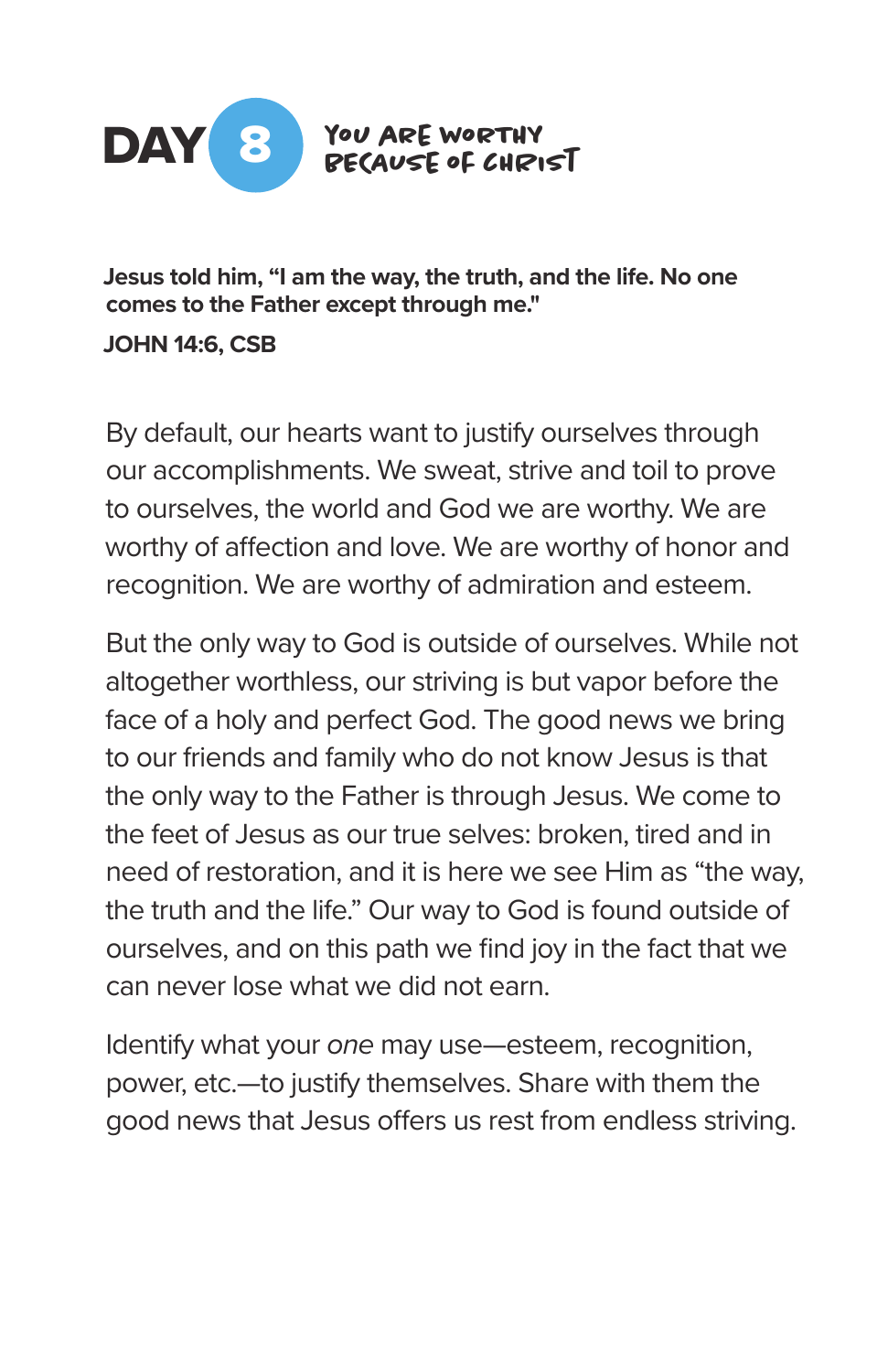

DAY 9 **as You Go, he is wiTH yOu**

**Jesus came near and said to them, "All authority has been given to me in heaven and on earth. Go, therefore, and make disciples of all nations, baptizing them in the name of the Father and of the Son and of the Holy Spirit, teaching them to observe everything I have commanded you. And remember, I am with you always, to the end of the age.** 

#### **MATTHEW 28:18–20, CSB**

One of the most beautiful lines in the Great Commission is the promise of God's abiding presence as we take the gospel message, in word and in deed, to the corners of the earth. The scope of the task is vast. God has commissioned us to go, make disciples, baptize and teach to the nations. This includes those in our own backyards. While we may not board a plane to a remote undisclosed location, we have been called to make disciples of all nations—including our own. The scope of the task is great, but the promise of the Lord to be with us as we go is clear. As you share the good news with your *one*, remind yourself that you are not alone.

Pray God would remind you, through the Holy Spirit, that you are not alone on God's mission.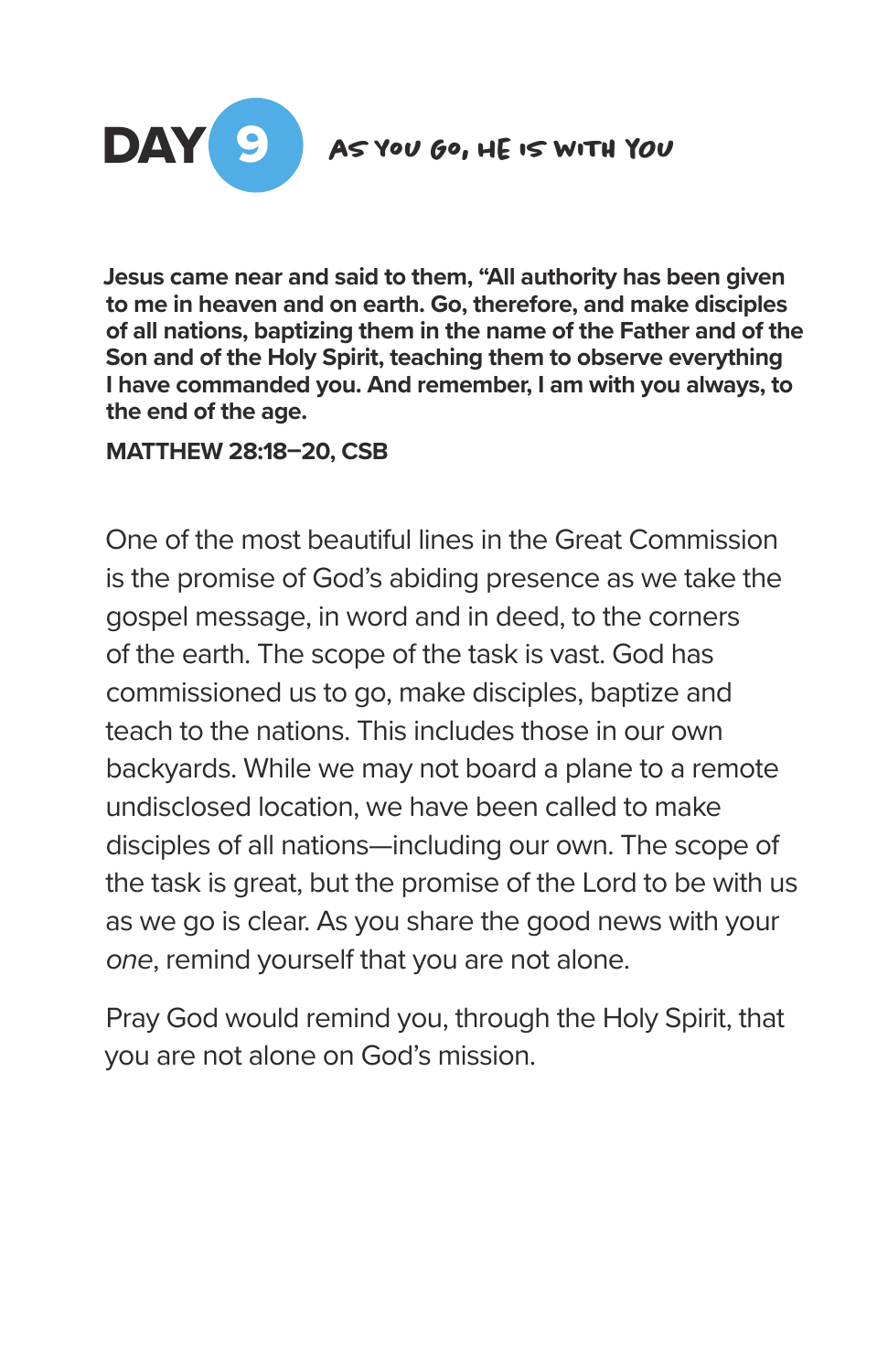

**For we are his workmanship, created in Christ Jesus for good works, which God prepared ahead of time for us to do.** 

### **EPHESIANS 2:10, CSB**

We are not saved *by* our good works—since Jesus' atonement was sufficient for our redemption—but we are saved *for* good works. Each day we wake up, there are good deeds God has for us to do. He knows what they are, and we get the privilege of discovering them as we engage life. One aspect of these good deeds is our faithfulness to share the good news of Jesus where we live, work and play. Don't get so busy in your everyday life that you forget the intentionality it takes to share Christ's love with others. Our evangelism does not make God love us any more than He already does in Christ, but perhaps we will discover more of God's love for us and those around us as we engage our *one.*

Pray God would reveal to you the good works He has for you to walk in today.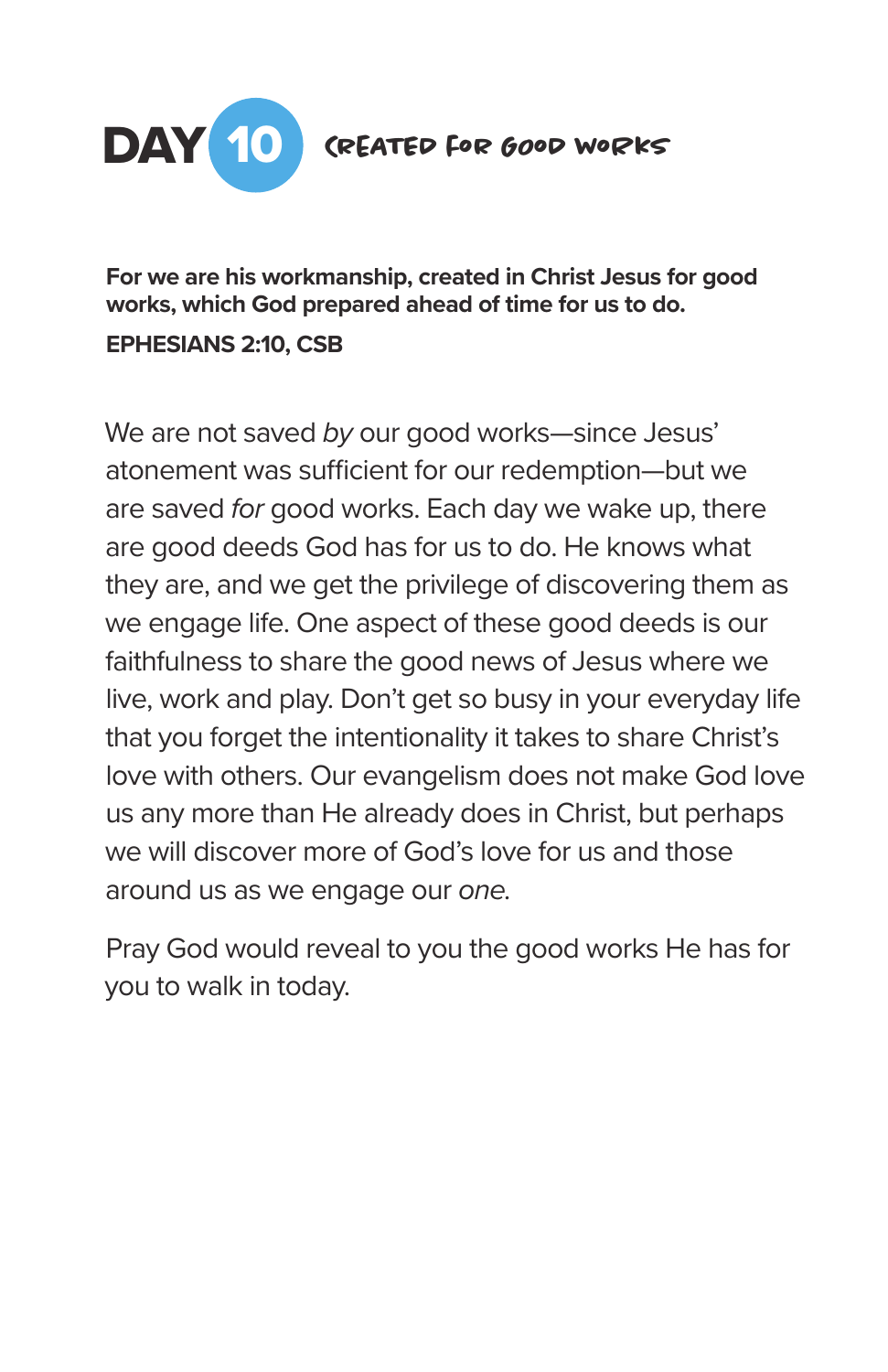

**In the same way, let your light shine before others, so that they may see your good works and give glory to your Father in heaven. MATTHEW 5:16, CSB**

As Christians, we are the light of the world, and one way we let our light shine is through our good works. Our good works towards others are not only a way for us to display the love of Christ, but it is also an evangelistic opportunity in and of itself. Those who do not know Jesus are watching us, and when they see our good deeds which aren't motivated out of our trying to be loved by God, but instead are an overflow of the love we have received from God— there is an opportunity for them to glorify our Father in heaven. As you go about your day, don't neglect the evangelistic impact your kindness to others may have.

As your let your light shine this week, identify one kind thing you could do to serve your *one*, and do it.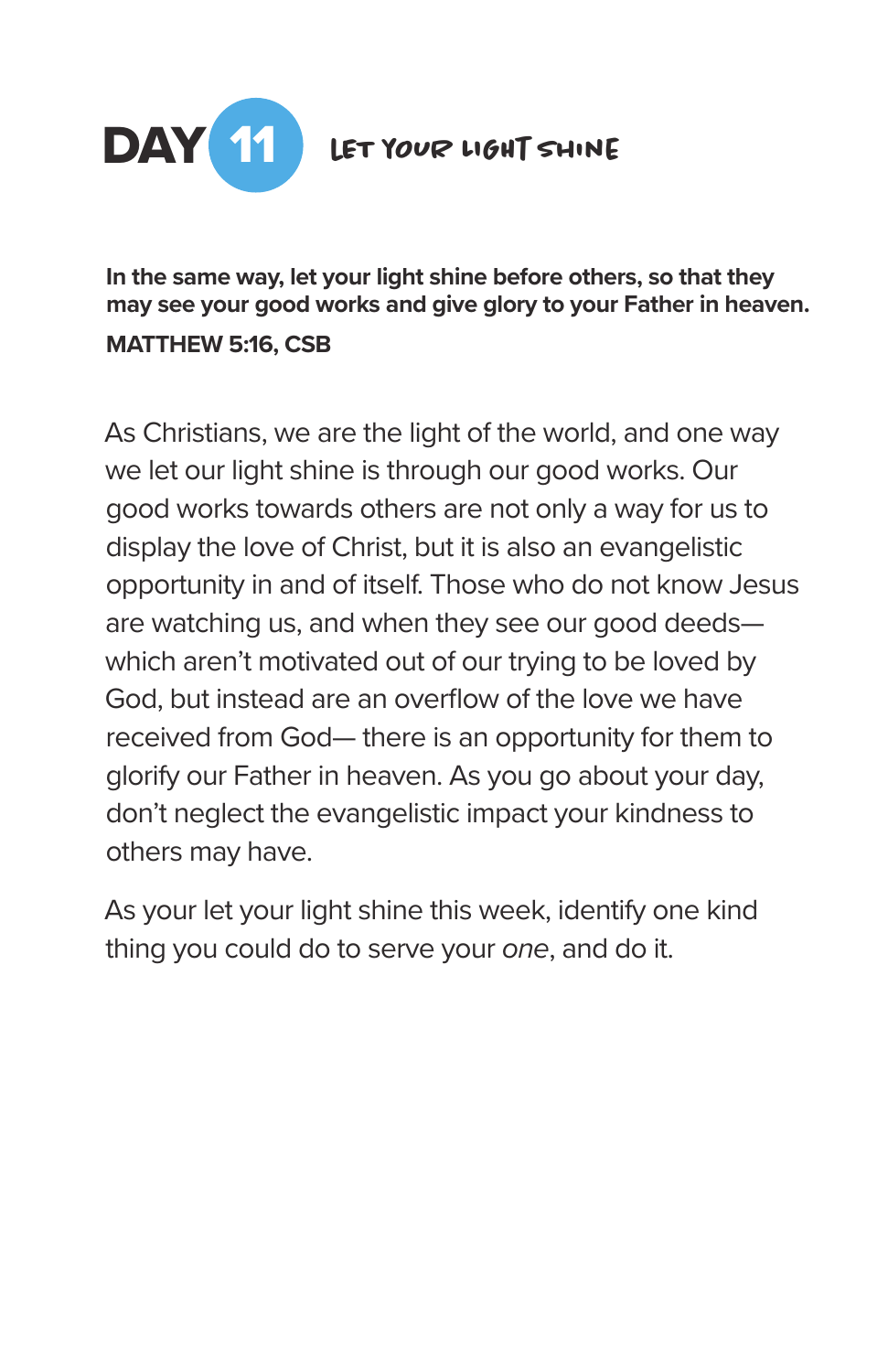

DAY 12 THE VALUE OF THE KINGDOM

**The kingdom of heaven is like treasure, buried in a field, that a man found and reburied. Then in his joy he goes and sells everything he has and buys that field.** 

#### **MATTHEW 13:44, CSB**

How valuable do you perceive God's kingdom to be? In the movie *National Treasure*, main character Ben Gates (played by Nicholas Cage) abandons everything to find a treasure his family spent decades unsuccessfully searching for. With his eyes on the prize in front of him, he stops at nothing to follow the clues hidden throughout the United States to find the treasure. Similarly, the man in Matthew 13:44 joyfully gave up all he had because of the value of what he was getting in return. The kingdom of God held so much weight to him that selling all he had was a small cost compared to his gain. As missionary Jim Elliot put it, "He is no fool who gives up what he cannot keep to gain what he cannot lose." Never stop seeing the kingdom of God as the greatest treasure, and set your heart adamantly on inviting our *one* into this joy.

Pray you would value the kingdom like the man in Matthew 13:44 and that it would propel you to share your findings with your *one.*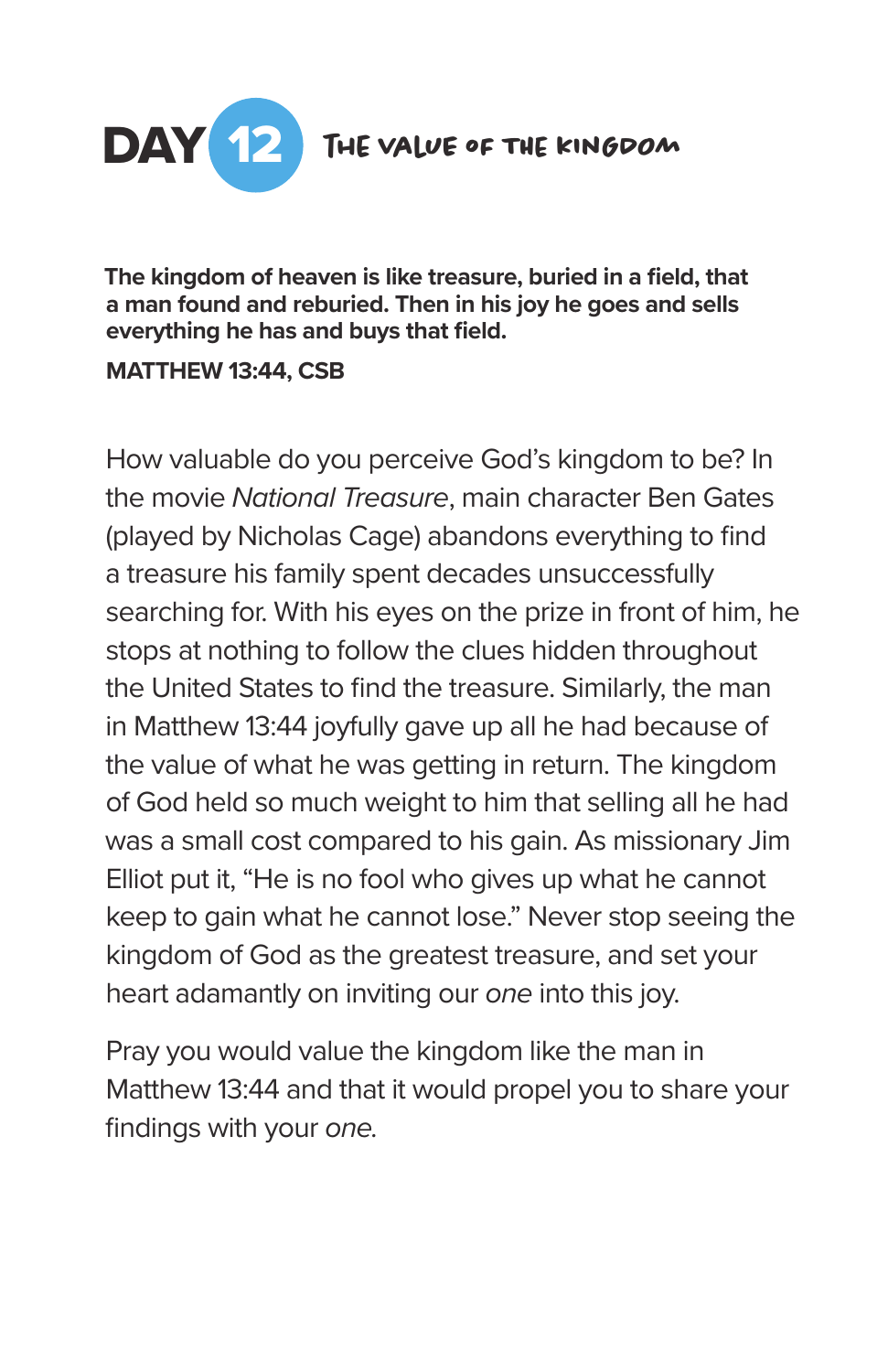

DAY 13 **ShaRing IN THe blEsSinG**

**Although I am free from all and not anyone's slave, I have made myself a slave to everyone, in order to win more people … I have become all things to all people, so that I may by every possible means save some. Now I do all this because of the gospel, so that I may share in the blessings.** 

#### **1 CORINTHIANS 9:19, 22B–23, CSB**

Paul was so devoted to winning people to Christ that he willingly brought himself low—to the point of referring to himself as a servant—in hopes that God may save some. He did whatever he had to do to remove barriers that may have prevented people from believing and trusting in Christ by wholly giving of himself to the needs and service others. It is paradoxical that Paul sees the giving of himself as "sharing in the blessings." While our sin nature tells us to hoard our time, talent, treasures and even the good news for our own joy and blessing, there is great benefit for both the hearer and the proclaimer of the gospel. May we seek to share in the blessings to be had when we become all things to all people in order to save some.

Pray God would help you identify one way you could "become all things" to your *one* that He might save them. In what ways may the Lord be calling you to serve your *one* in order to remove barriers?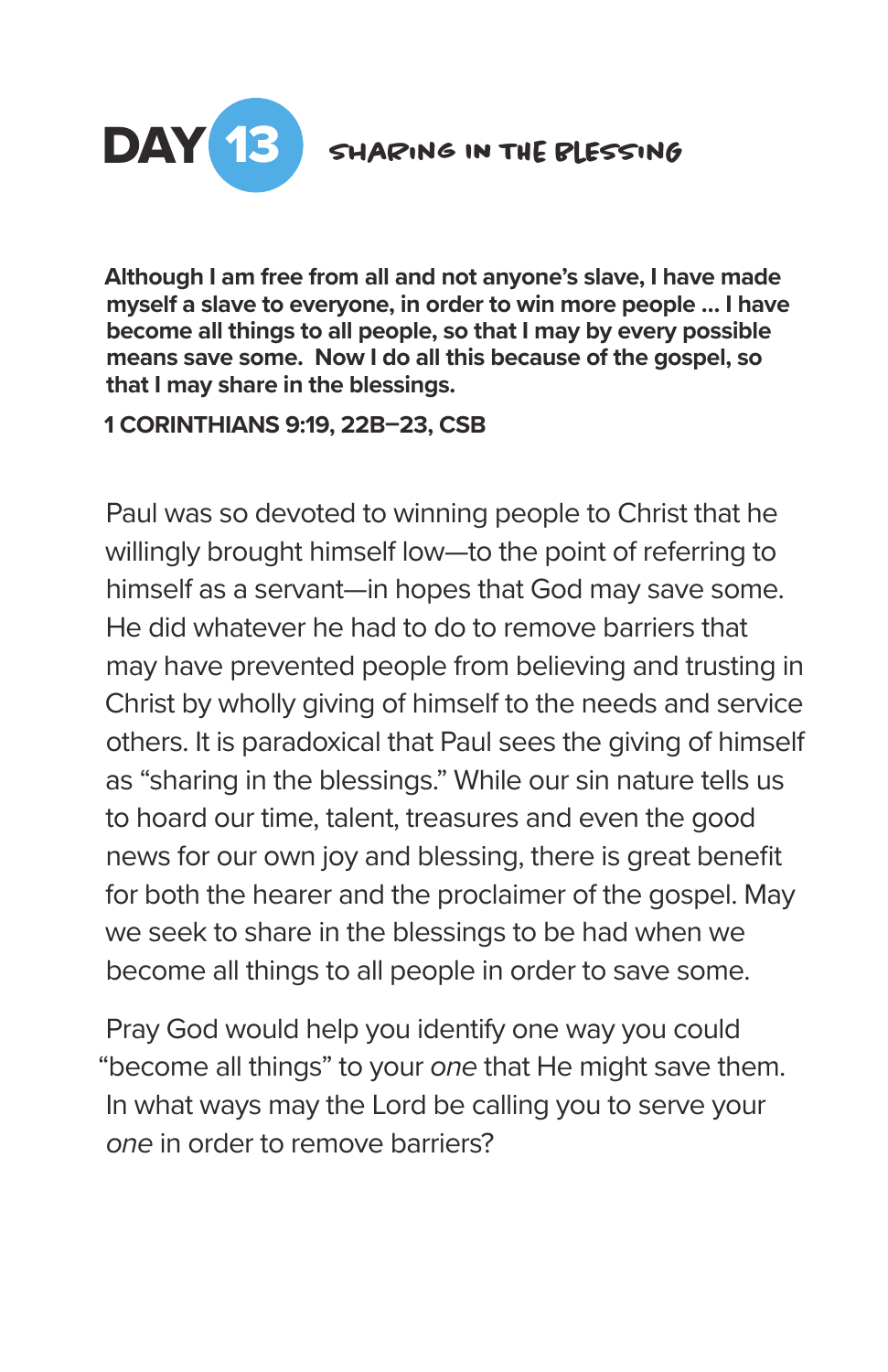

**Instead, just as we have been approved by God to be entrusted with the gospel, so we speak, not to please people, but rather God, who examines our hearts. For we never used flattering speech, as you know, or had greedy motives—God is our witness—and we didn't seek glory from people, either from you or from others.**

#### **1 THESSALONIANS 2:4–6, CSB**

Have you ever allowed the opinions of others to keep you from sharing your faith with your *one*? Perhaps a perfect opportunity presents itself, and you feel the distinct nudge of the Holy Spirit. You may notice the other person's voice is muffled and tuned out because insecurities begin to flood your thoughts. "What will they think of me? What if I offend them with what I believe? Who am I to share this message, and what if they ask questions I don't know the answers to?" God has entrusted the message of the gospel to you, and perhaps this moment is one of the good works He has prepared in advance for you to walk in (Ephesians 2:10). It's almost impossible to obey God while trying to please people.

As you share the gospel this week, don't allow the temptation to seek the glory of others crowd out your boldness and faithfulness to share the message.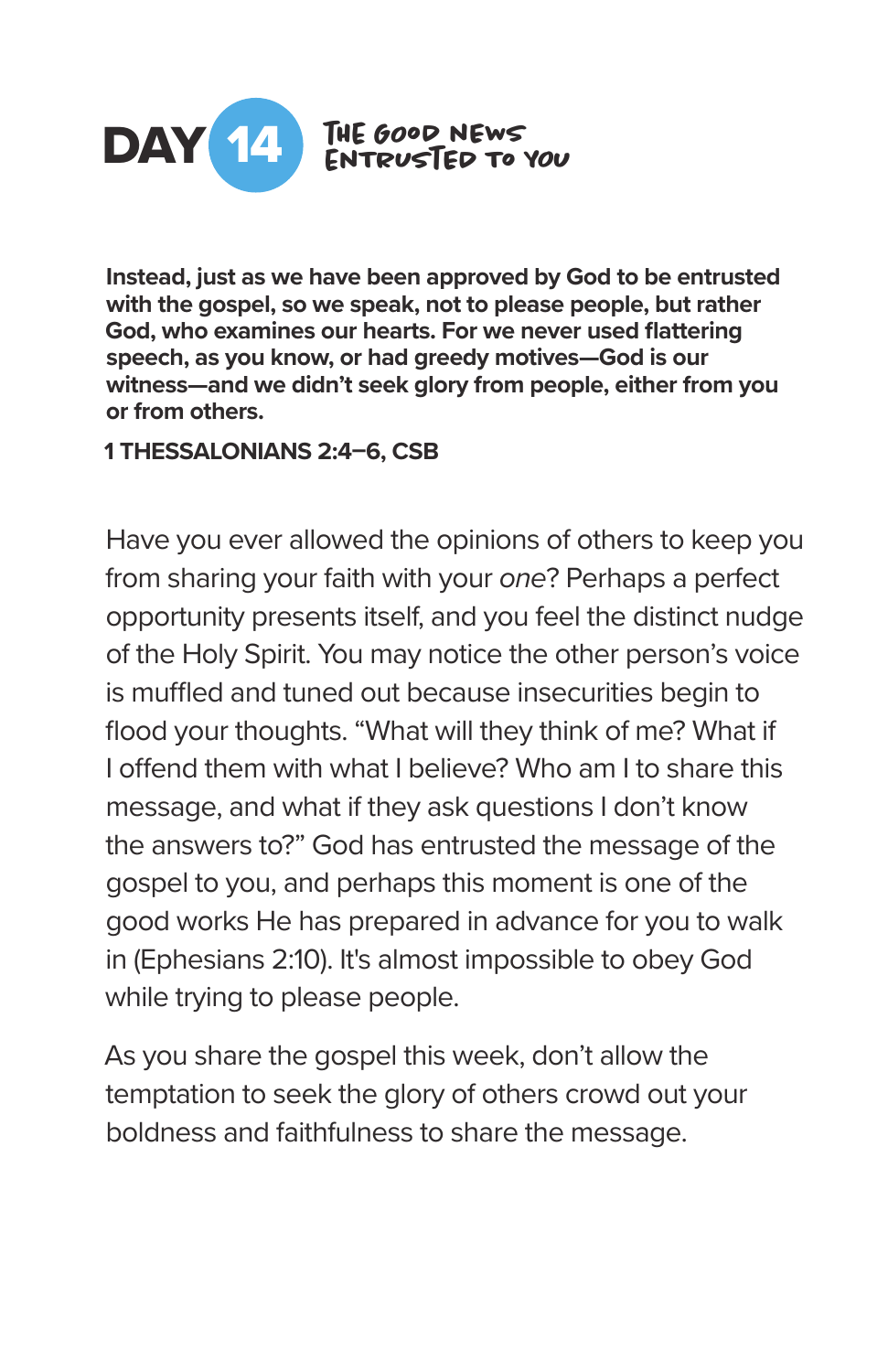

DAY **SHARing The GospEL** 15 **and Our lives**

**Although we could have been a burden as Christ's apostles, instead we were gentle among you, as a nurse nurtures her own children. We cared so much for you that we were pleased to share with you not only the gospel of God but also our own lives, because you had become dear to us.** 

#### **1 THESSALONIANS 2:7–8, CSB**

You have heard, "People don't care how much you know until they know how much you care." Sharing the gospel is not less than a verbal proclamation or announcement, but it is more. We share the good news of Jesus in word while sharing our lives. When we display the love of Christ to others and build relational capital, we begin tilling the soil of their hearts to not only hear the good news but to experience it through our own lives and friendship.

This week, as you look for opportunities to verbally share Christ, don't neglect a key aspect of evangelism where you're sharing yourself as well. Share your joys, your struggles and your life with those you are trying to reach for Christ. How will you share your life and the gospel with your *one* this week?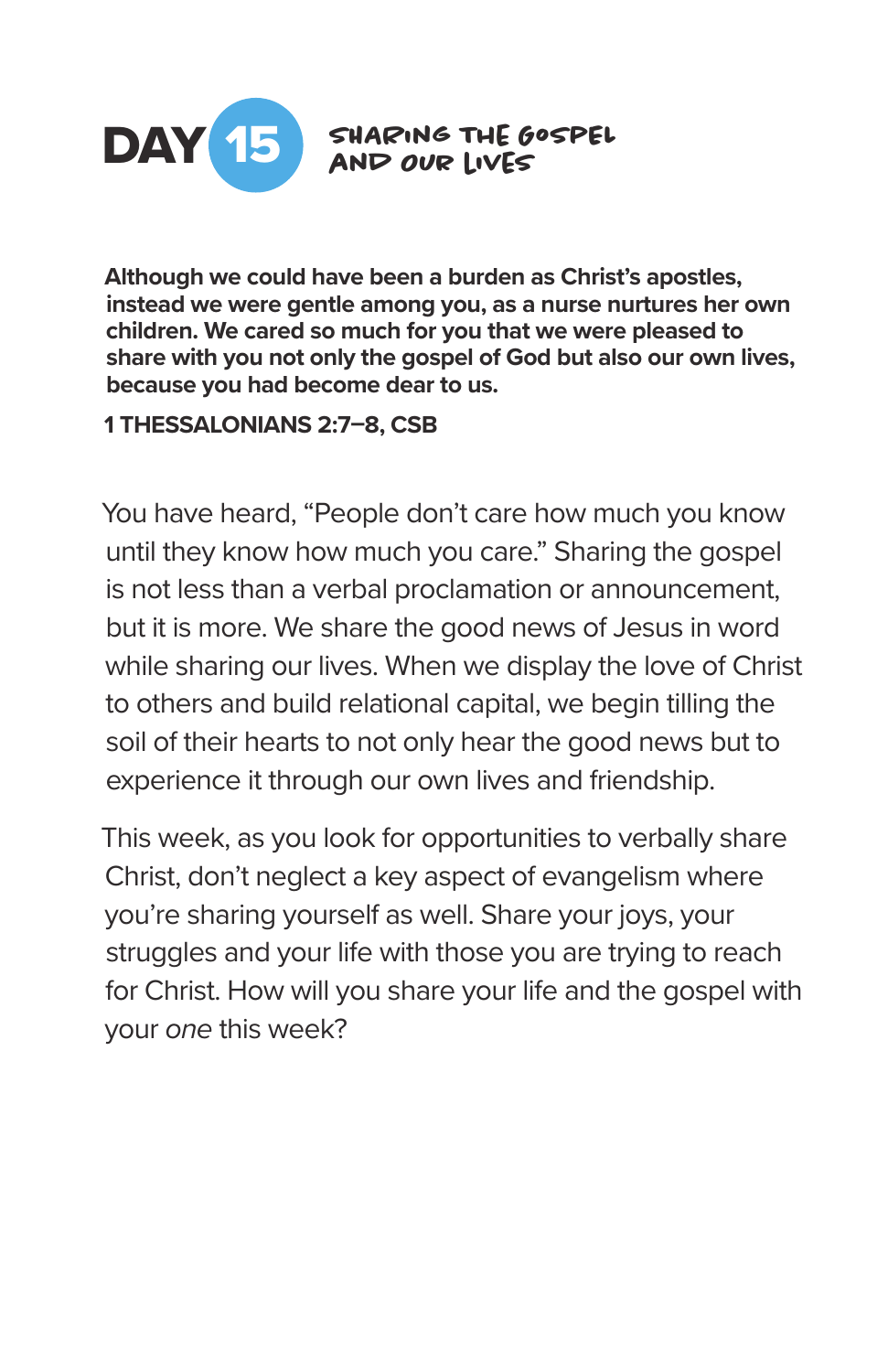

**No one serving as a soldier gets entangled in the concerns of civilian life; he seeks to please the commanding officer.**

### **2 TIMOTHY 2:4, CSB**

The concerns of everyday life can leave our zeal for evangelism quenched. Our ever-growing to-do list piles high with no end in sight. Errands are left undone, tasks unfinished and cares of this world begin to choke out our vision for the kingdom we're really living for. We can so easily lose sight of the fact that, as important as these things are, this world is not our home. May we seek to cultivate our own love for the Lord each day, so that our desire to please Him trumps our busy hearts.

Pray that the motivation of your evangelism to your *one* is the desire to please the Father and the glory of His name.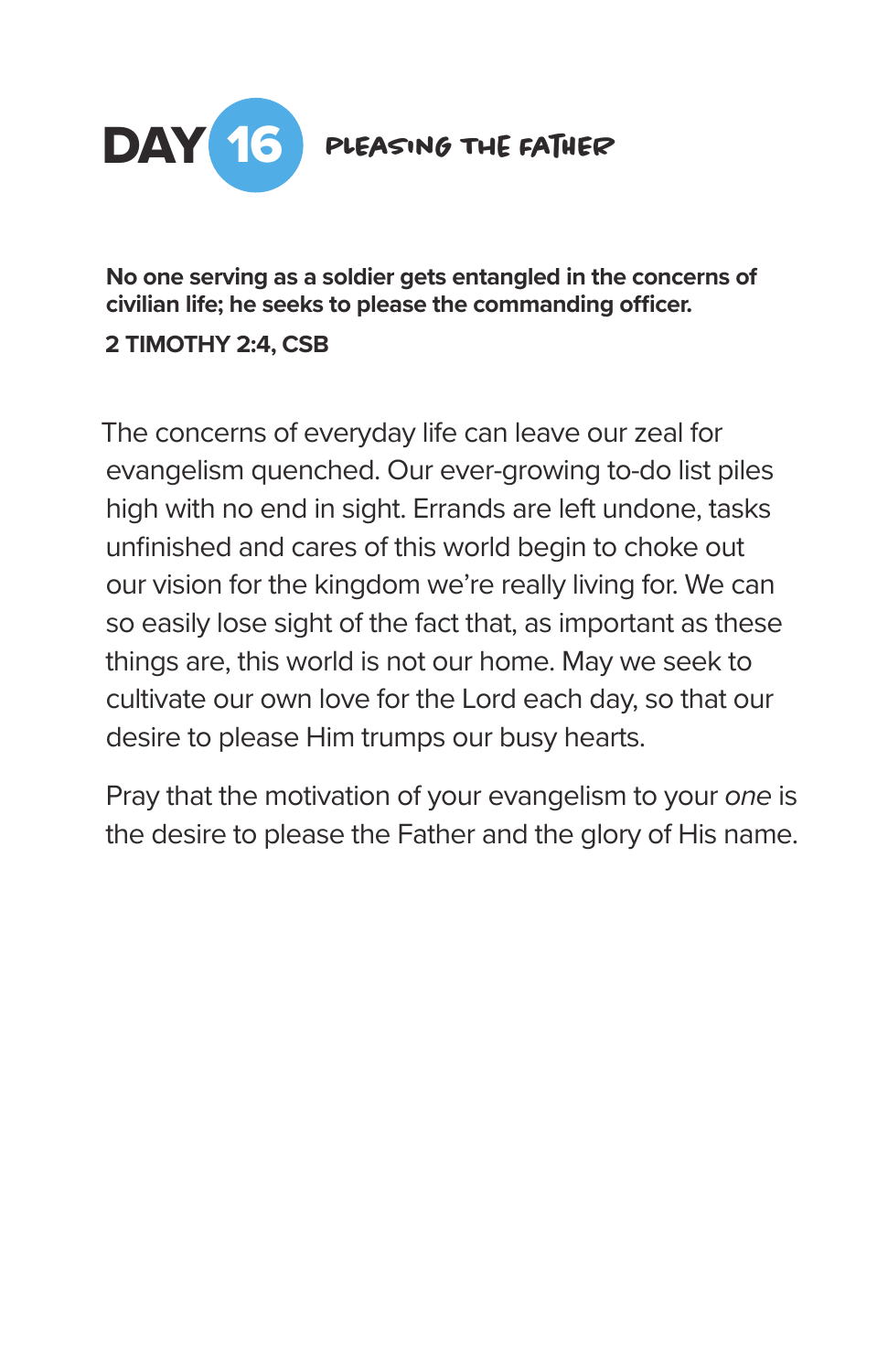

**For consider him who endured such hostility from sinners against himself, so that you won't grow weary and give up.** 

### **HEBREWS 12:3, CSB**

If we are living intentionally to advance God's kingdom, we will grow weary. Our souls and bodies grow tired with time and age. Life's harsh realities put a wet towel on our fiery passion which once burned brightly. But we find hope to endure when we look at the cross. As we think on the person and work of Jesus, we place our hope in the One who endured immense hostility to the point of death on the cross. He did this so we would not give up. As the great crowd of witnesses spurs you on, keep running the race set before you with endurance, with your eyes ever fixed on the Savior. While it may take years or decades to see that friend, family member or your *one* come to Christ, "be steadfast, immoveable, always excelling in Lord's work, because you know that your labor is not in vain" (1 Corinthians 15:58).

Pray the Lord would give you endurance as you share the gospel with your *one*.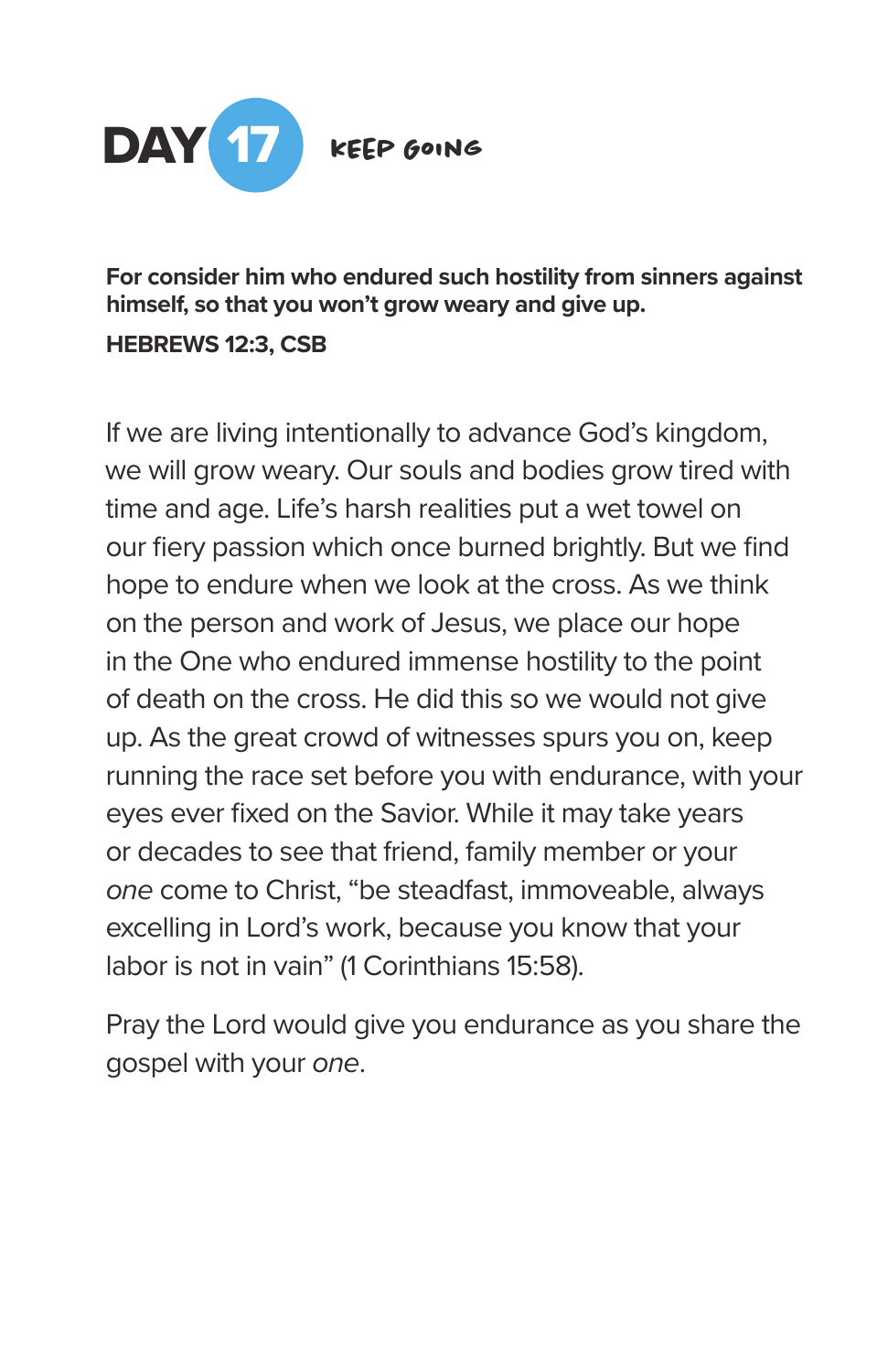

**No one can come to me unless the Father who sent me draws him, and I will raise him up on the last day.** 

#### **JOHN 6:44, CSB**

Sometimes we feel pressure that we are responsible for a person becoming a Christian. We may place an overemphasis on saying the right words or finding the right time to share the gospel. Like trying to enter a game of double-dutch, we strategically rock back and forth while attempting to figure out when to jump in with the big news. Rest assured, God will give wisdom how and when to share. But if you're a Christian, find joy in the fact that you're already in the game, and the pressure of performance is off. It is not in our ability to save people, but we are called to deliver the message, and God gives us the privilege to be used by Him. As you share the best news with your *one*, leave the results of salvation up to the God who draws people to Himself, and enjoy the joy of joining God in His mission as He makes all things new.

Pray that as you share the gospel with your *one*, you would be reminded that only the Father can draw people to Himself.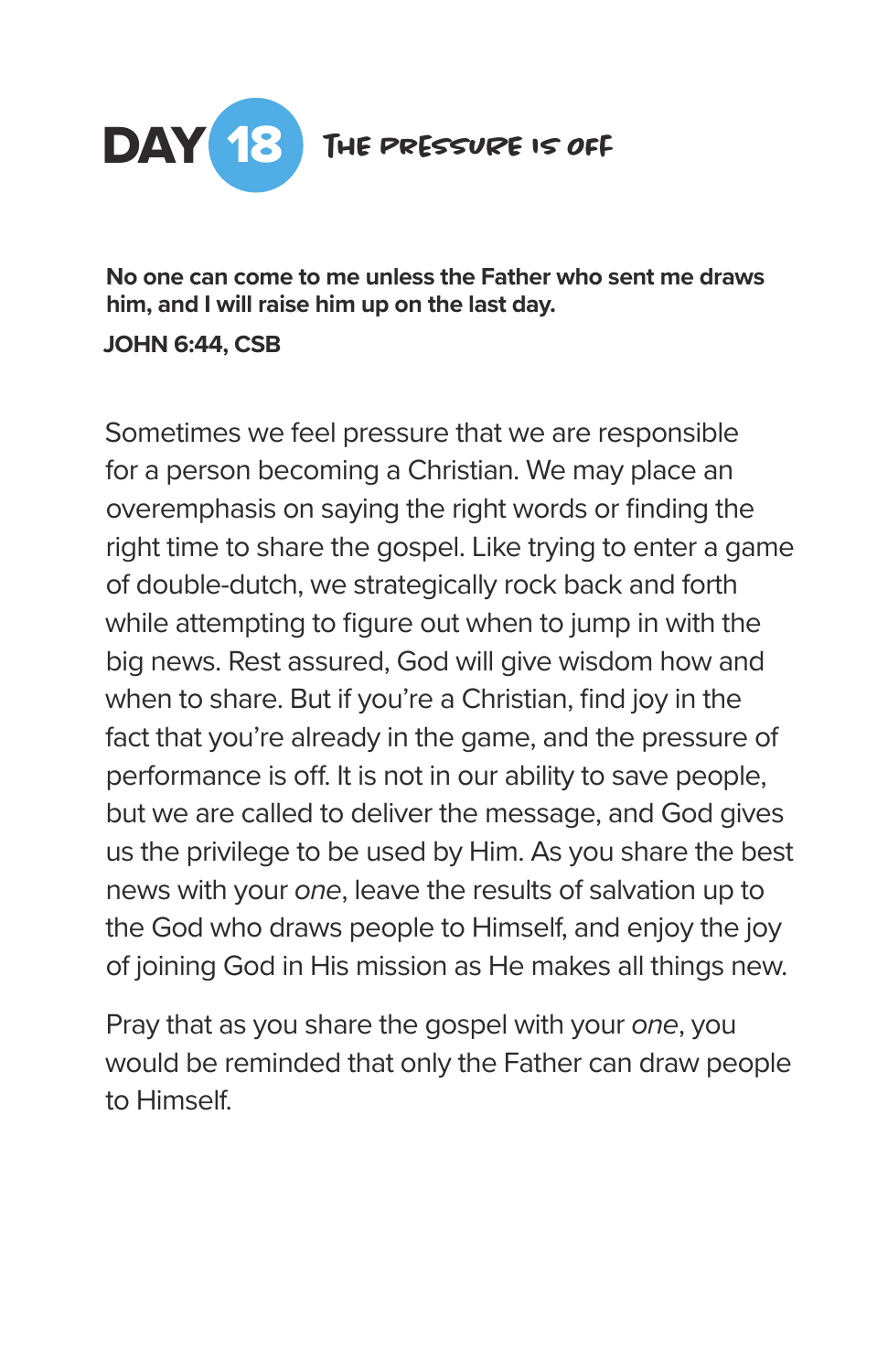

**What then is Apollos? What is Paul? They are servants through whom you believed, and each has the role the Lord has given. I planted, Apollos watered, but God gave the growth.** 

#### **1 CORINTHIANS 3:5–6, CSB**

If you like fast-action results, you should not take up gardening. It is the slow and steady act of consistent day-in and day-out nurturing and cultivating the plants. Likewise, sharing the gospel where we live, work and play can be slow work. We build relationships and share the love of Christ in word and deed. We pray our friends and family who do not know Christ will turn away from their sins and turn toward Him in humble submission. In this sometimes-slow process, the Lord uses other men and women to call people to Himself. Each person has a role they play in their influence of drawing people into the kingdom. While God uses our labor and the labors of others, true spiritual growth comes from God Himself. As you share the gospel with your *one*, resist the urge to become frustrated when people become Christians or grow spiritually as a result of another's influence. You may plant and another may water, but ultimately God causes them to grow.

Recall the people who played a role in your own story of salvation. Communicate—a thank you note, a phone call, a text message, etc.—your gratitude in their willingness to be used by the Lord to call you to Himself.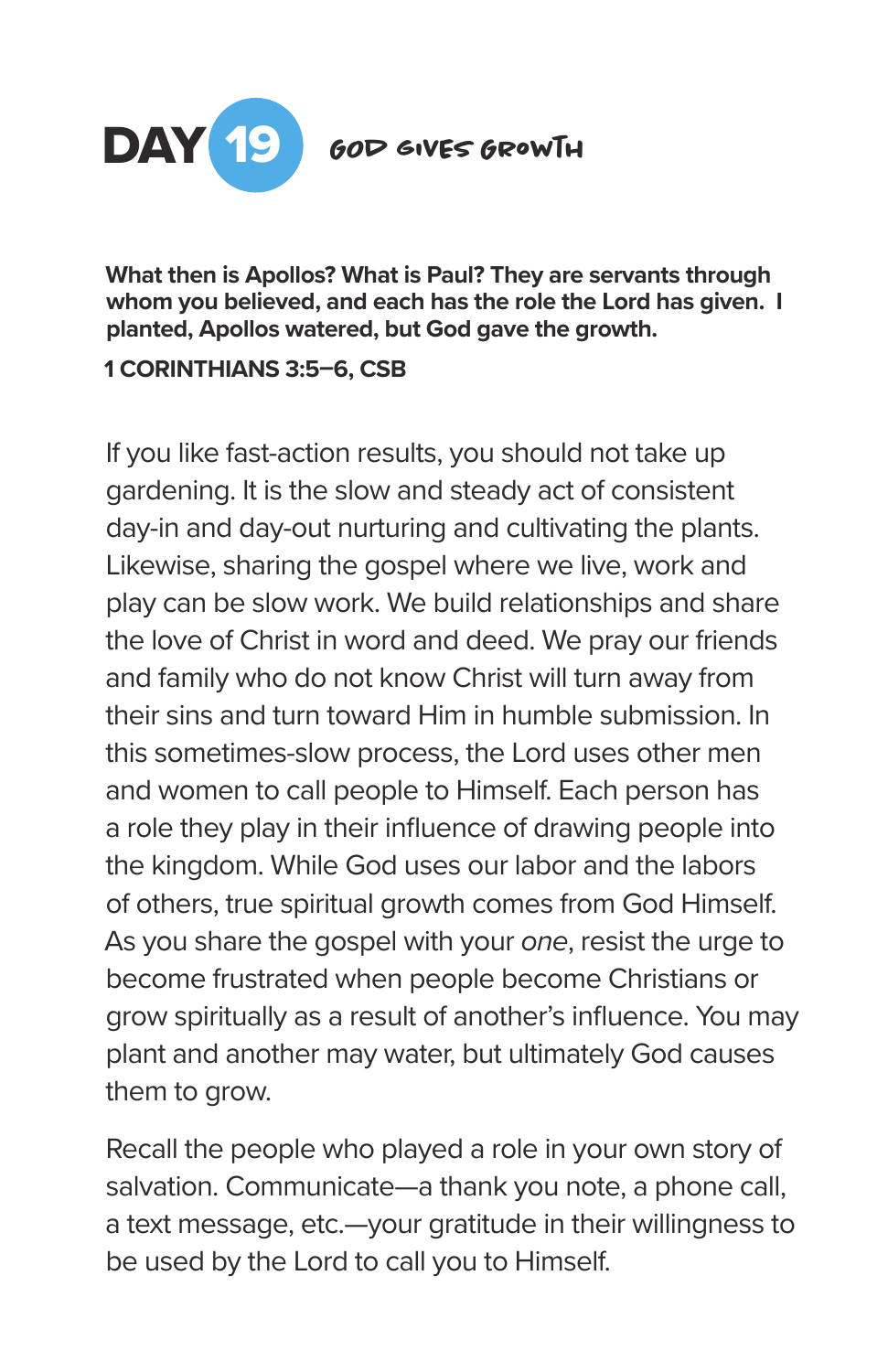

**A God-fearing woman named Lydia, a dealer in purple cloth from the city of Thyatira, was listening. The Lord opened her heart to respond to what Paul was saying.** 

### **ACTS 16:14, CSB**

Opportunities to share the gospel can happen at unexpected times, and we have to be vigilant to recognize them when they come. Paul and his companions went to sit by a river to pray. When they found the space occupied, they engaged the women who were there. It is here we witness God open the heart of Lydia in response to Paul's proclamation of the gospel.

We never know the degree to which God is working in a person's heart, but we can depend on God to open the hearts of those we share the gospel with. God and His Word are sufficient to do the heavy lifting in our evangelism. Remain faithful to share His Word. You never know who may be listening and whose heart will be opened.

Pray you would be ready to share the gospel in the unexpected moments of life this week.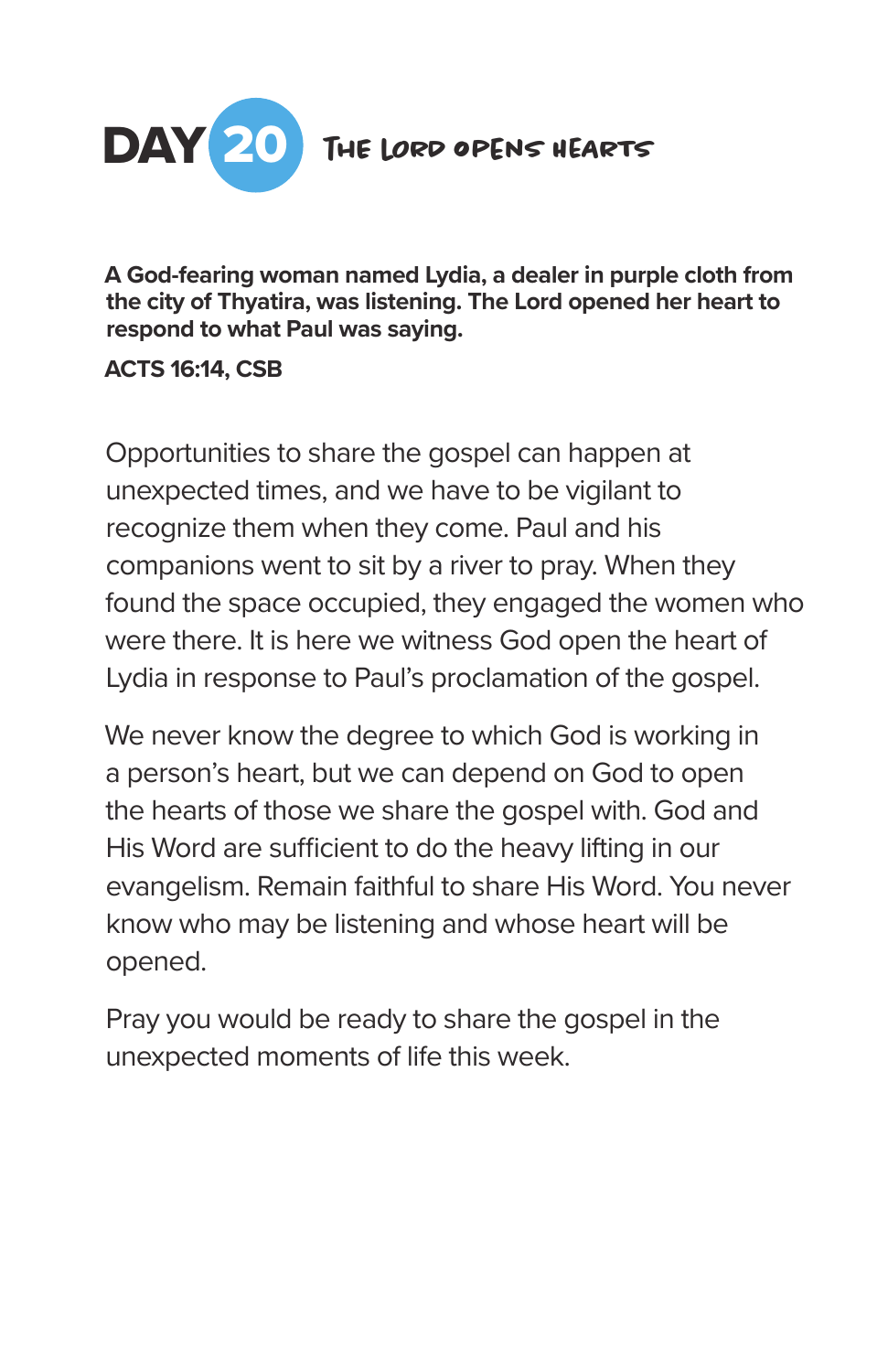

**DAY 21** REMEMBER THE MUSTARD SEED

**He presented another parable to them: "The kingdom of heaven is like a mustard seed that a man took and sowed in his field. It's the smallest of all the seeds, but when grown, it's taller than the garden plants and becomes a tree, so that the birds of the sky come and nest in its branches."** 

#### **MATTHEW 13:31–32, CSB**

If the disciples were here today, they would be amazed at the expansion of the kingdom of God thus far. They were witnesses to these words spoken by Jesus in the Great Commission to make disciples of all nations. They would remember at that point, gospel expansion resided largely in Jerusalem, but it's impact would begin to spread like a contagious (welcomed) virus. Perhaps they would look out at the tribes, tongues and nations who are following Jesus today, and they would whisper to themselves in remembrance, "the mustard seed!" Their labor has been carried on for centuries after their deaths, and the fruit of their work has lived on. The kingdom started small, but it has grown to epic proportions, and it continues to grow. What a privilege that we play a small role in the kingdom's expansion. As you see men and women, including your *one,* come to faith in Jesus, remember the mustard seed.

Pray your *one* would be added to the kingdom of God and would join the rich heritage of gospel-proclaiming believers who have come before them, including yourself!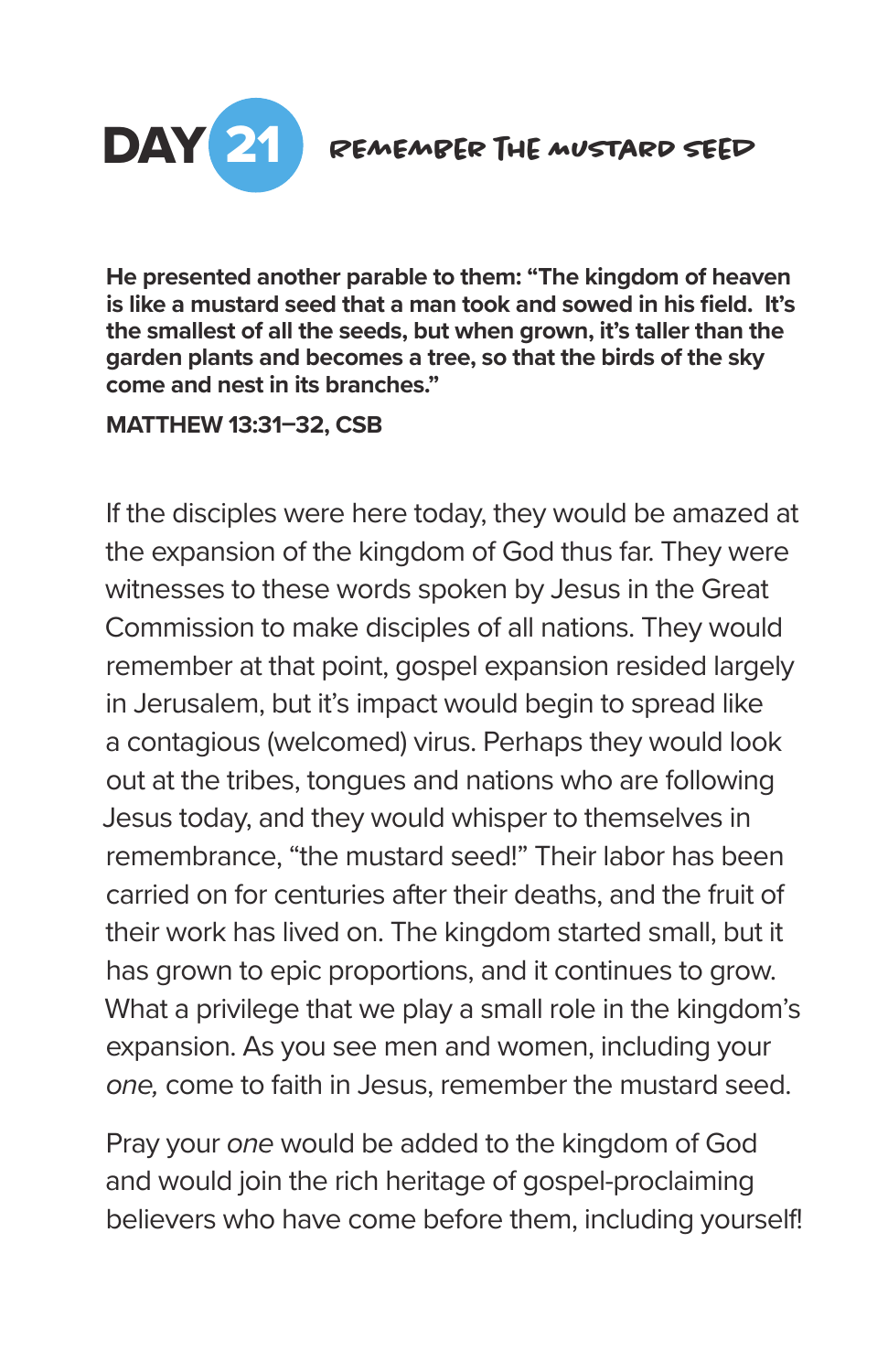

DAY 22 **thE One is PrEcious in His SighT**

**What man among you, who has a hundred sheep and loses one of them, does not leave the ninety-nine in the open field and go after the lost one until he finds it? When he has found it, he joyfully puts it on his shoulders, and coming home, he calls his friends and neighbors together, saying to them, 'Rejoice with me, because I have found my lost sheep!' I tell you, in the same way, there will be more joy in heaven over one sinner who repents than over ninety-nine righteous people who don't need repentance.** 

#### **LUKE 15:4–7, CSB**

Bigger is better, and more is greater. That's what we're led to believe. We celebrate large numbers and recordbreaking moments (as we should). Of course, we want to see people come to Christ in large numbers. We want to see more and more people experience the joy which comes from an intimate relationship with Jesus. The world has seen its share of revivals, and we celebrate and praise God for these moments. In the midst of the multitudes repenting and coming to faith in Christ, don't neglect the joy of the one sinner who repents. The one your *one*— is precious in His sight. God rejoices over the one sinner who repents.

As we pray for the masses today, pray for your *one*, too.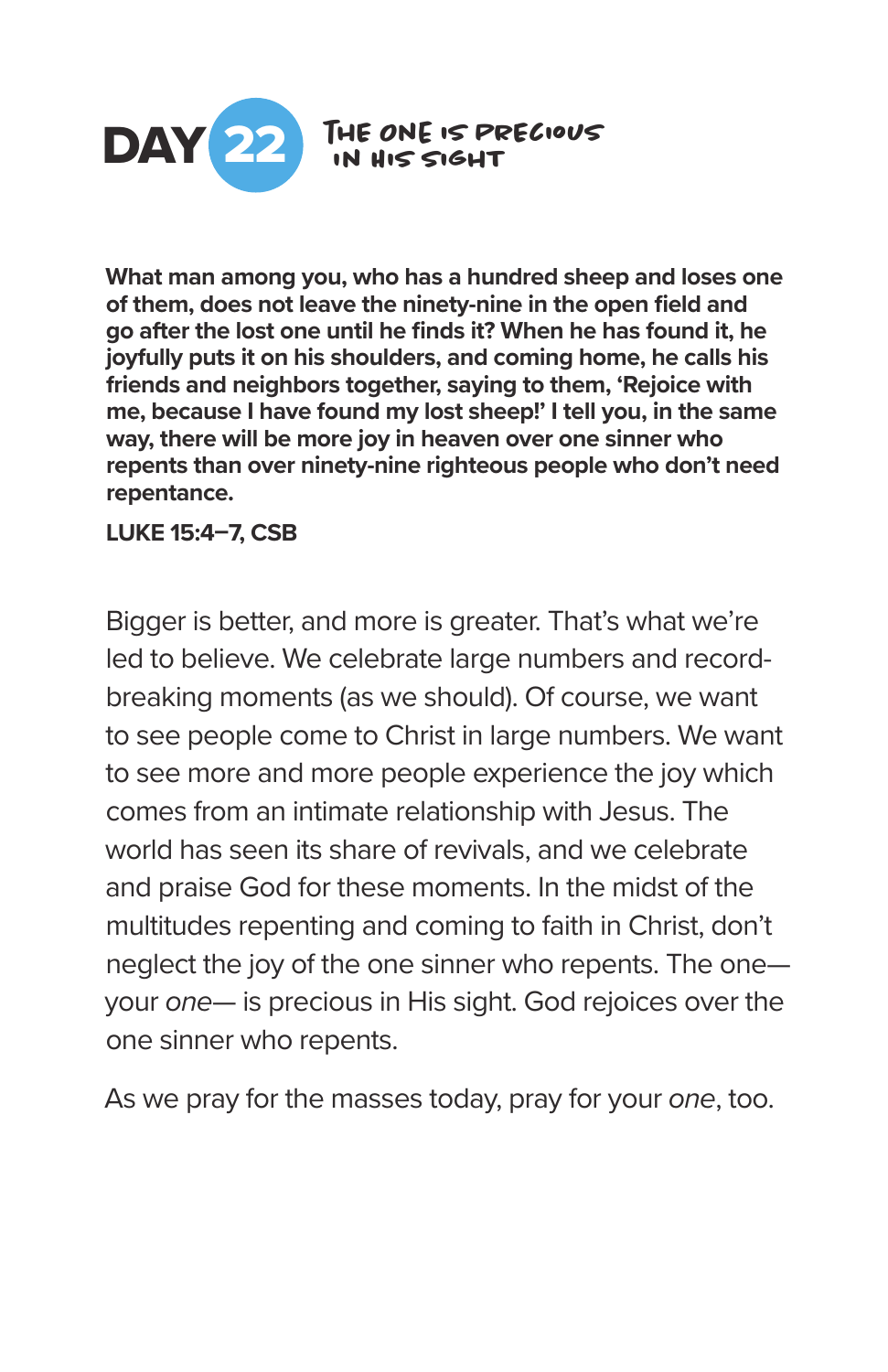

**One person gives freely, yet gains more; another withholds what is right, only to become poor.** 

**PROVERBS 11:24, CSB**

Generosity benefits the giver and the receiver. It is paradoxical for the Bible to assert that the more we give, the more we gain, since our hearts incline us to hoard instead of give. In Christ, we have been given a treasure in the form of good news (2 Corinthians 4:7), and there is much to gain in sharing this news with others. When we are generous with the gospel message which has been entrusted to us, it is not only for the recipient's benefit. When we generously share the gospel with our *one*, we gain something too, be it in the form of intimacy with the Lord, the joy of being used by Him or a reminder for ourselves in our very words about how precious this news really is.

As you share the gospel this week, remember the message you are sharing is for the recipient, but it's also for you, too. For it is truly "more blessed to give than to receive" (Acts 20:35).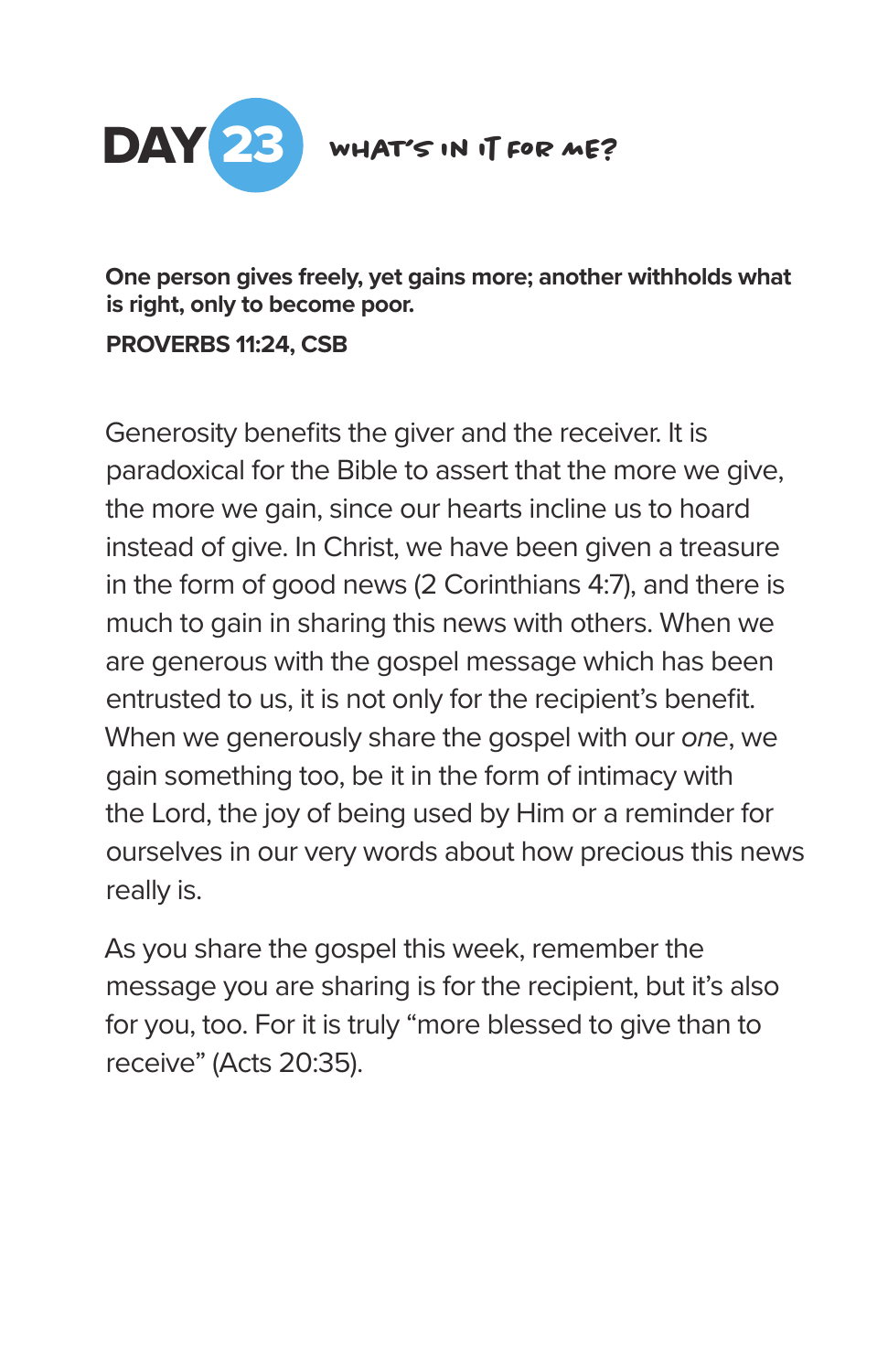

**He escorted them out and said, "Sirs, what must I do to be saved?" They said, "Believe in the Lord Jesus, and you will be saved—you and your household." And they spoke the word of the Lord to him along with everyone in his house. He took them the same hour of the night and washed their wounds. Right away he and all his family were baptized. He brought them into his house, set a meal before them, and rejoiced because he had come to believe in God with his entire household.** 

**ACTS 16:30–34, CSB**

Paul and Silas were a part of saving the jailer's life twice: once from taking his own life out of fear and another time through hearing the good news. As a result of his physical and spiritual salvation, his whole family comes to know the Lord! You may have heard it said that family members are the hardest people to witness to, but this should not prevent us from sharing the good news with those who we share our bloodline. May there be much rejoicing in your own family over those who come to know the Lord. As you cross the street and witness to your neighbor or with strangers, don't forget or neglect those in your own family tree.

Commit now to regularly praying for one family member who does not know Christ. The next time you see them, commit to engaging in spiritual conversation with them by asking good questions about what they believe.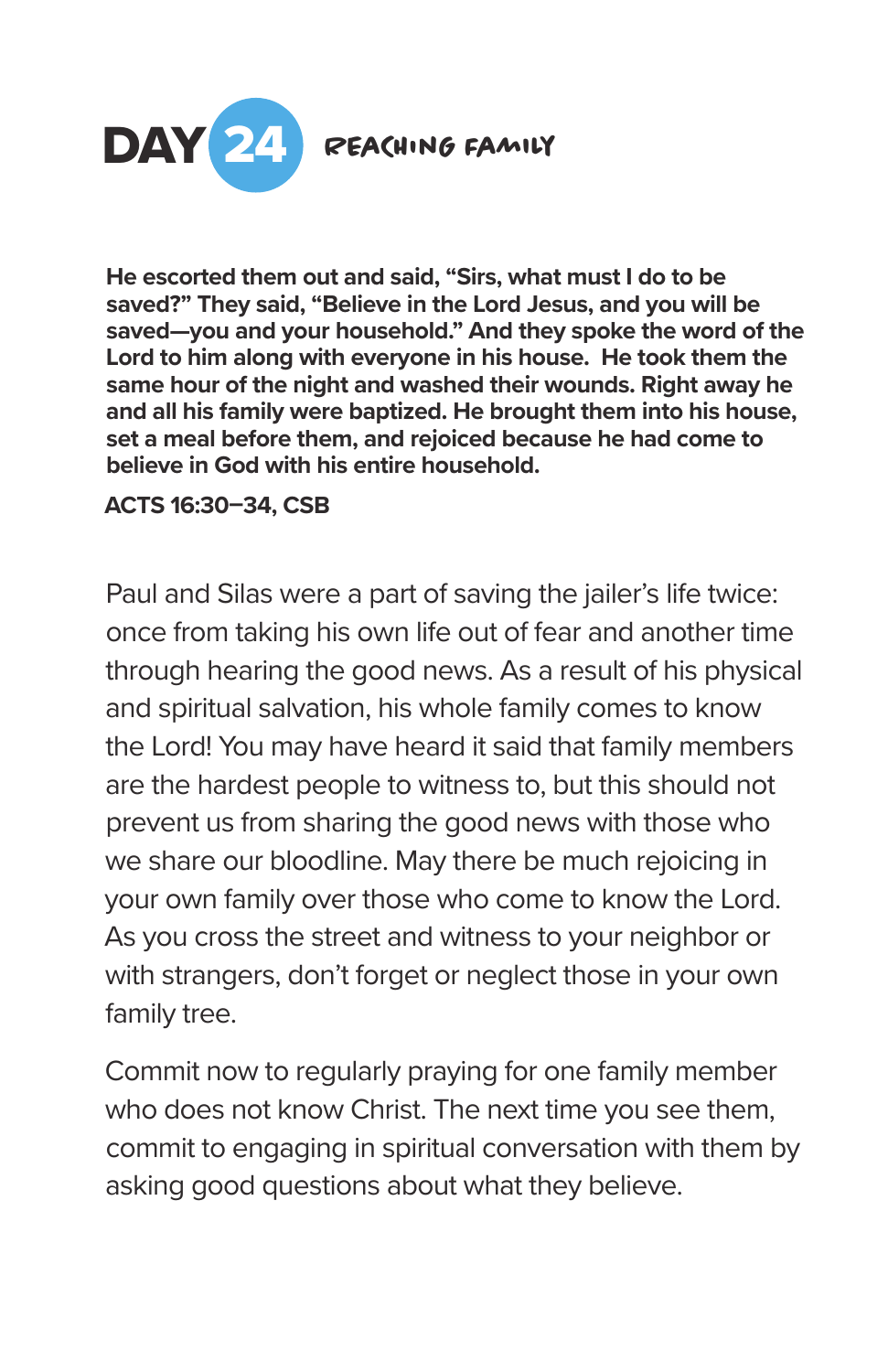

DAY 25 THE HOLY SPIRIT'S GUIDANCE

**The Spirit told Philip, "Go and join that chariot." When Philip ran up to it, he heard him reading the prophet Isaiah, and said, "Do you understand what you're reading?" "How can I," he said, "unless someone guides me?" So he invited Philip to come up and sit with him […] The eunuch said to Philip, "I ask you, who is the prophet saying this about—himself or someone else?" Philip proceeded to tell him the good news about Jesus, beginning with that Scripture.** 

**ACTS 8:29–3; 34–35, CSB**

What a joy to have inquiring hearts initiate to us in search of truth! We often intentionally seek out others to share the gospel with, but sometimes God has been preparing a person's hearts to receive the good news, and all that's left is a divine encounter with a faithful Christian who is willing to share the best news we've ever heard. Listen to the Holy Spirit's guidance as He prompts you to share with others, especially your *one*.

Pray that in every situation, the Holy Spirit would give us discernment to answer questions accurately and the wisdom to always be prepared to share the good news.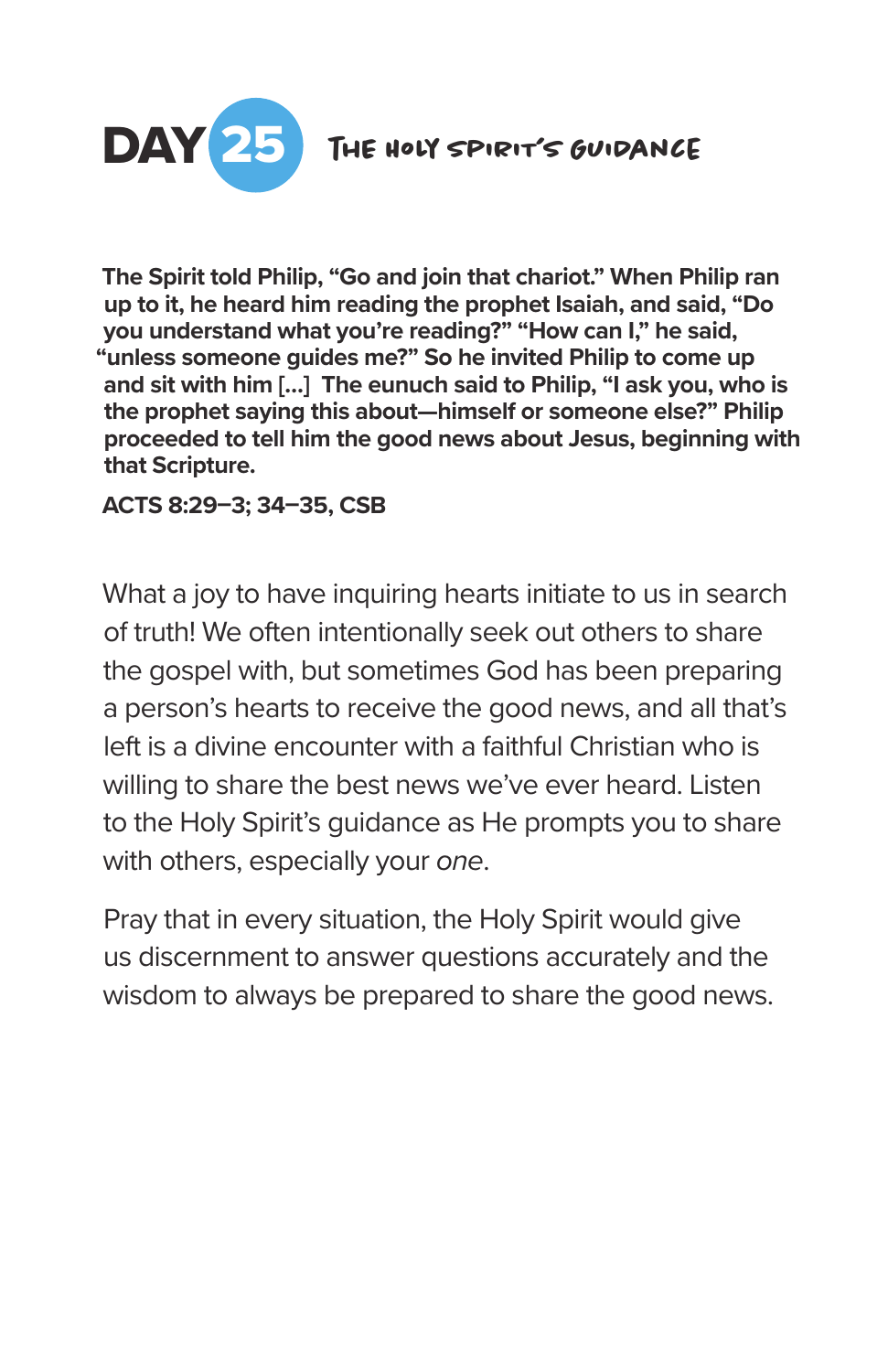

**Then he said to them: "Don't you understand this parable? How then will you understand all of the parables? The sower sows the word. Some are like the word sown on the path. When they hear, immediately Satan comes and takes away the word sown in them. And others are like seed sown on rocky ground. When they hear the word, immediately they receive it with joy. But they have no root; they are short-lived. When distress or persecution comes because of the word, they immediately fall away. Others are like seed sown among thorns; these are the ones who hear the word, but the worries of this age, the deceitfulness of wealth, and the desires for other things enter in and choke the word, and it becomes unfruitful. And those like seed sown on good ground hear the word, welcome it, and produce fruit thirty, sixty, and a hundred times what was sown."** 

#### **MARK 4:13–20, CSB**

People will inevitably respond to the gospel differently. Some hear the truth, and Satan steals it. Others hear it and joyfully accept it, but the hardship of this world uproot and reveal its shallowness. Others allow the care of this world to choke out the truth, and what fruit they would have produced dies. And some hear the good news, receive it with joy and produce fruit beyond what we could ever ask or imagine. You are not responsible for how your *one* responds to the message, but you are responsible to share it. God will be with us as we spread gospel seeds and may the good news of the kingdom fall on fertile soil in the hearts of hearers.

Pray the heart of your *one* would be like the seed planted on good soil, which produced much fruit.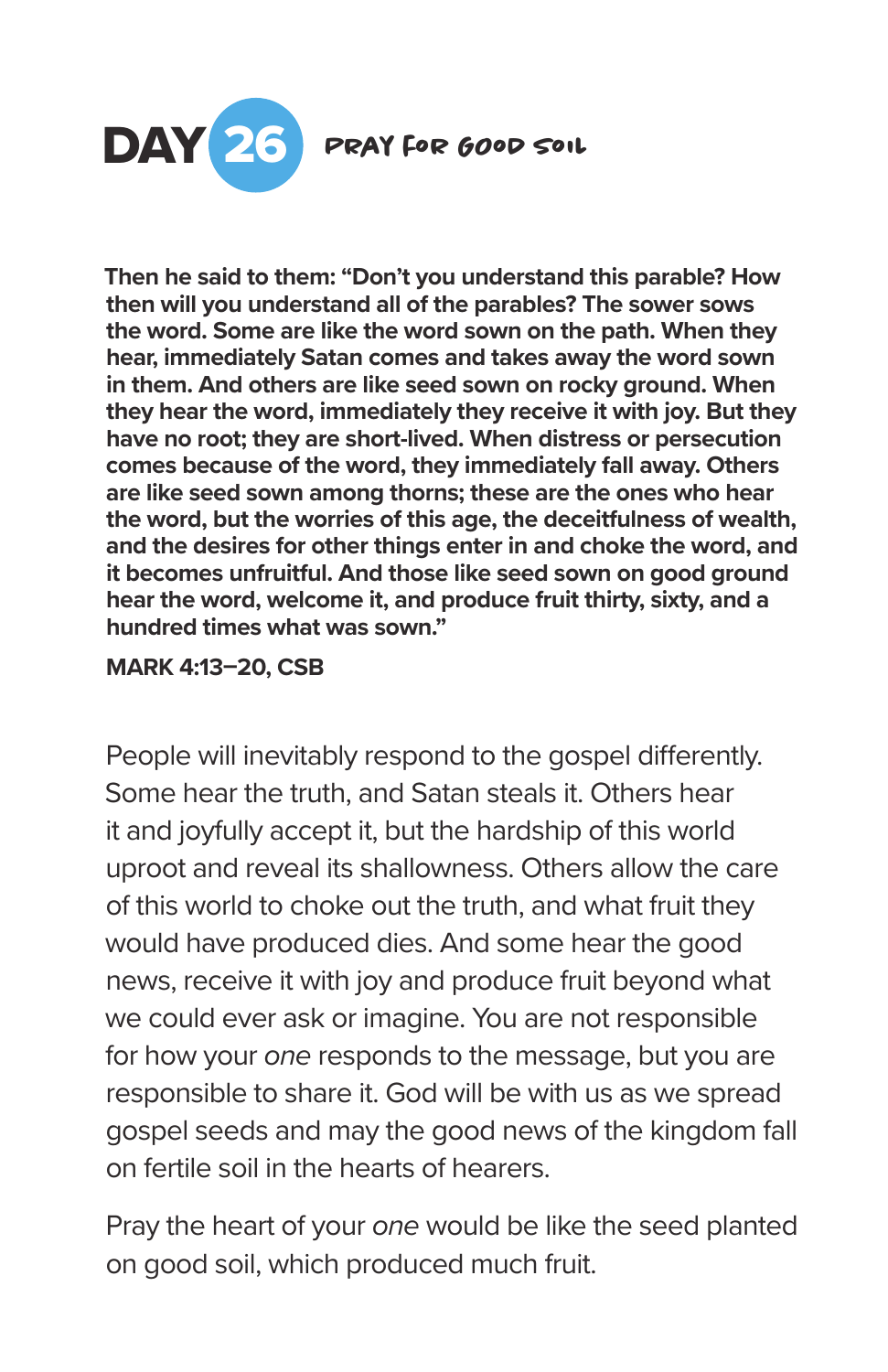

# DAY 27 **The BLinDnEss of UnBElIEveRs**

**In their case, the god of this age has blinded the minds of the unbelievers to keep them from seeing the light of the gospel of the glory of Christ, who is the image of God. For we are not proclaiming ourselves but Jesus Christ as Lord, and ourselves as your servants for Jesus's sake. For God who said, "Let light shine out of darkness," has shone in our hearts to give the light of the knowledge of God's glory in the face of Jesus Christ.** 

#### **2 CORINTHIANS 4:4–6, CSB**

The way we live as Christians looks like foolishness to the unbeliever. They are prevented from seeing the light of the gospel of the glory of Christ, and consequently, the things of Christ appear strange and foreign. They are prevented from seeing and being in an intimate relationship with God Himself. As we share the gospel with our *one*, we do not share in such a way as to make ourselves look great. We proclaim Christ as servant messengers who are praying God would use us to shine light into the darkness of the lives of unbelievers. May this light give knowledge to those we share the good news with each day.

Pray God would give "the light of the knowledge of God's glory" to your *one*.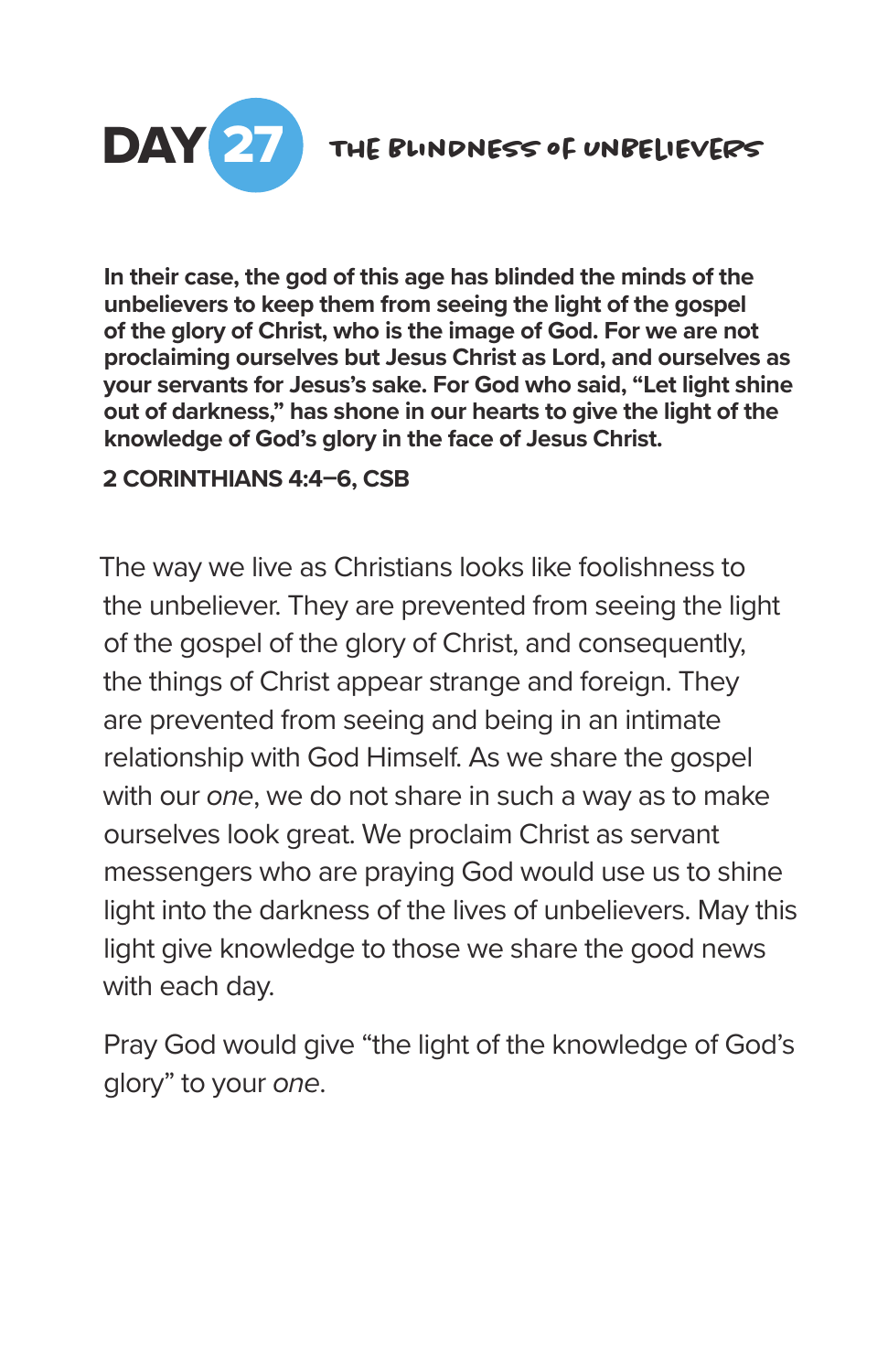

**Your way went through the sea and your path through the vast water, but your footprints were unseen. You led your people like a flock by the hand of Moses and Aaron.**

**PSALM 77:19–20, CSB**

God could have led the Israelites across the Red Sea and into the Promised Land without the assistance of any human, but He chose not to rescue them this way. While God's people were saved through the miraculous parting of The Red Sea, He used Moses and Aaron to do it. This is the pattern we see throughout scripture. God's plan of redemption for the world is accomplished through His people sharing the gospel. He does not have to use us, but He chooses to use us for His name's sake. God leads His people through His people. Never underestimate the role you can and will play in the lives of those you are sharing the gospel with and discipling. If God is going to do a work in your *one*'s life, He will likely use you and other believers to do it.

As you go about your day, look for opportunities the Lord has given you to be His hands, feet and mouthpiece to those you encounter.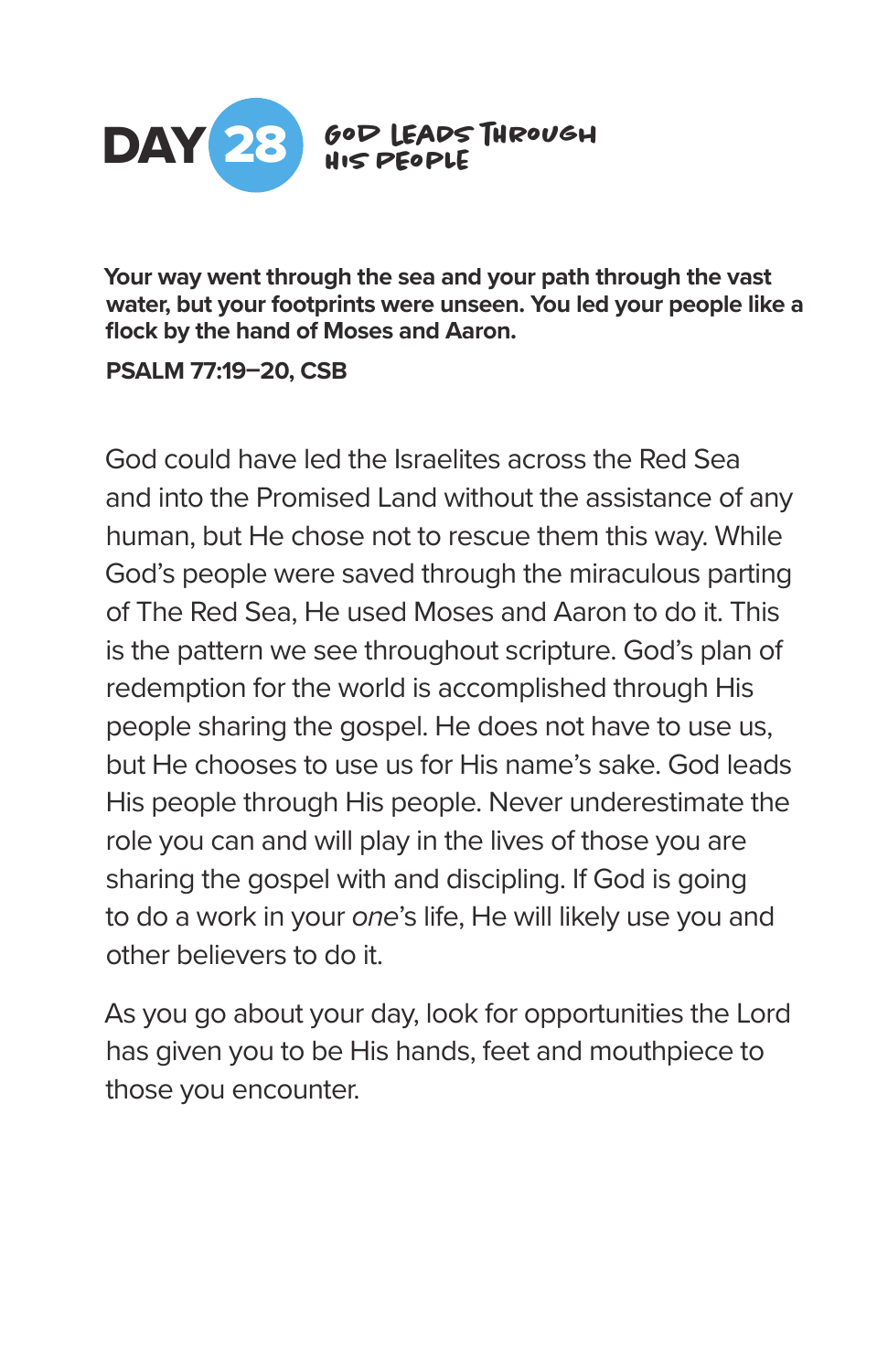

**Now he told them a parable on the need for them to pray always and not give up. There was a judge in a certain town who didn't fear God or respect people. And a widow in that town kept coming to him, saying, 'Give me justice against my adversary.' For a while he was unwilling, but later he said to himself, 'Even though I don't fear God or respect people, yet because this widow keeps pestering me, I will give her justice, so that she doesn't wear me out by her persistent coming.' Then the Lord said, "Listen to what the unjust judge says. Will not God grant justice to his elect who cry out to him day and night? Will he delay helping them? I tell you that he will swiftly grant them justice. Nevertheless, when the Son of Man comes, will he find faith on earth?"** 

#### **LUKE 18:1–8, CSB**

Some have labored on our knees and through the verbal proclamation of the gospel for the salvation of those close to us. The years pile high with no inkling of spiritual interest on their part, and we begin to wonder if our whispered prayers are to the white walls in our room instead of to the God of the universe. Why has God not answered my prayers to save my best friend, brother or co-worker? Why is my one still not walking with the Lord? We assume the hard work of evangelism is spent preparing a perfectly crafted gospel presentation, getting the message out there and watching the Holy Spirit work. But perhaps the greater work happens on our knees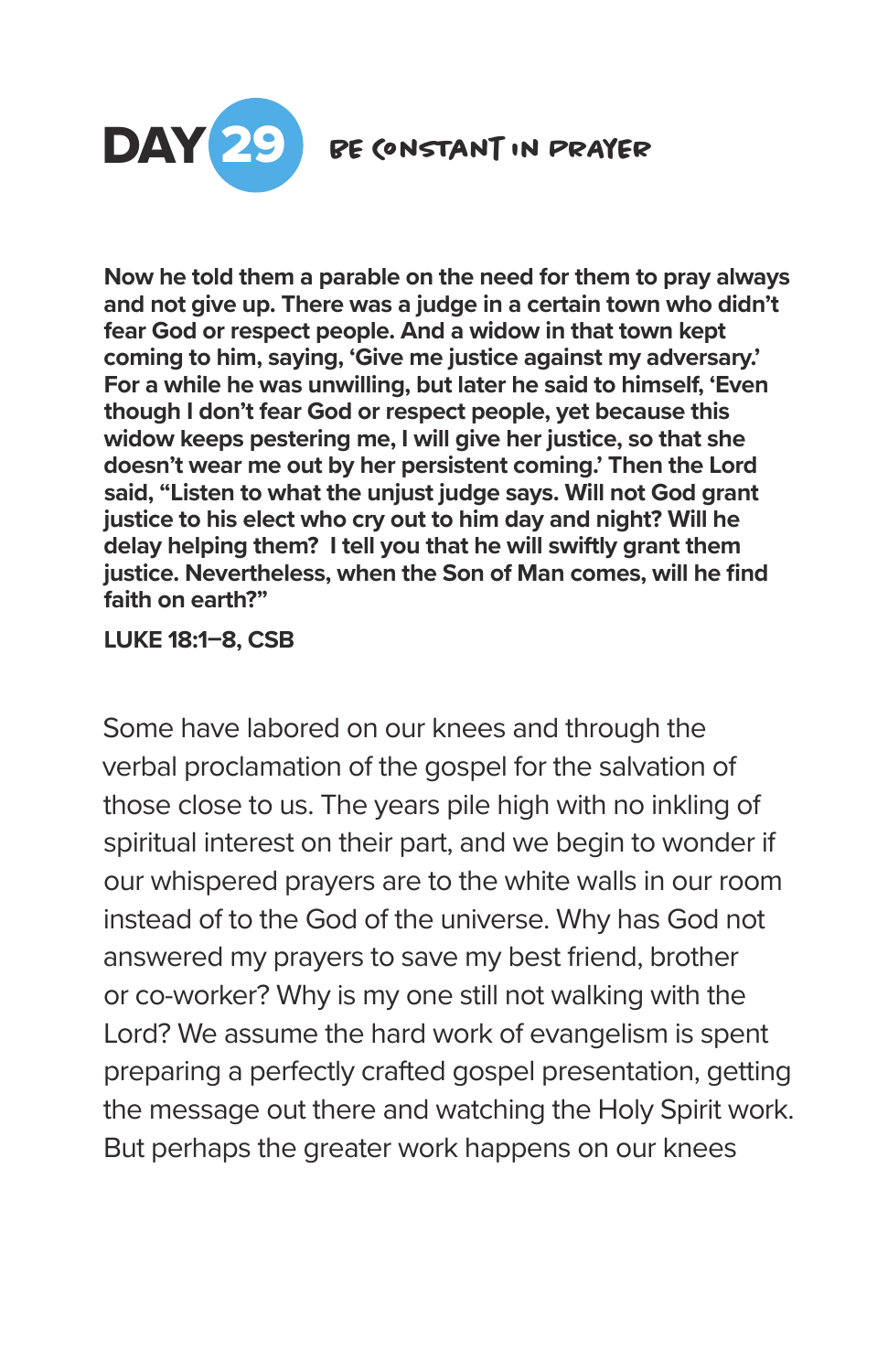when no one is watching. God hears our petitions to save those we love. He longs for them to be saved, too. He is not slow, and He desires all to repent and to come to a saving knowledge of Him (2 Peter 3:9). Take heart, laborer. Always pray, never give up and do not grow weary of the good work you are doing in evangelism. Your Father hears you.

Spend five minutes praying for your *one* and their salvation. Pray also the Lord would open doors to speak the truth of the gospel in love to them.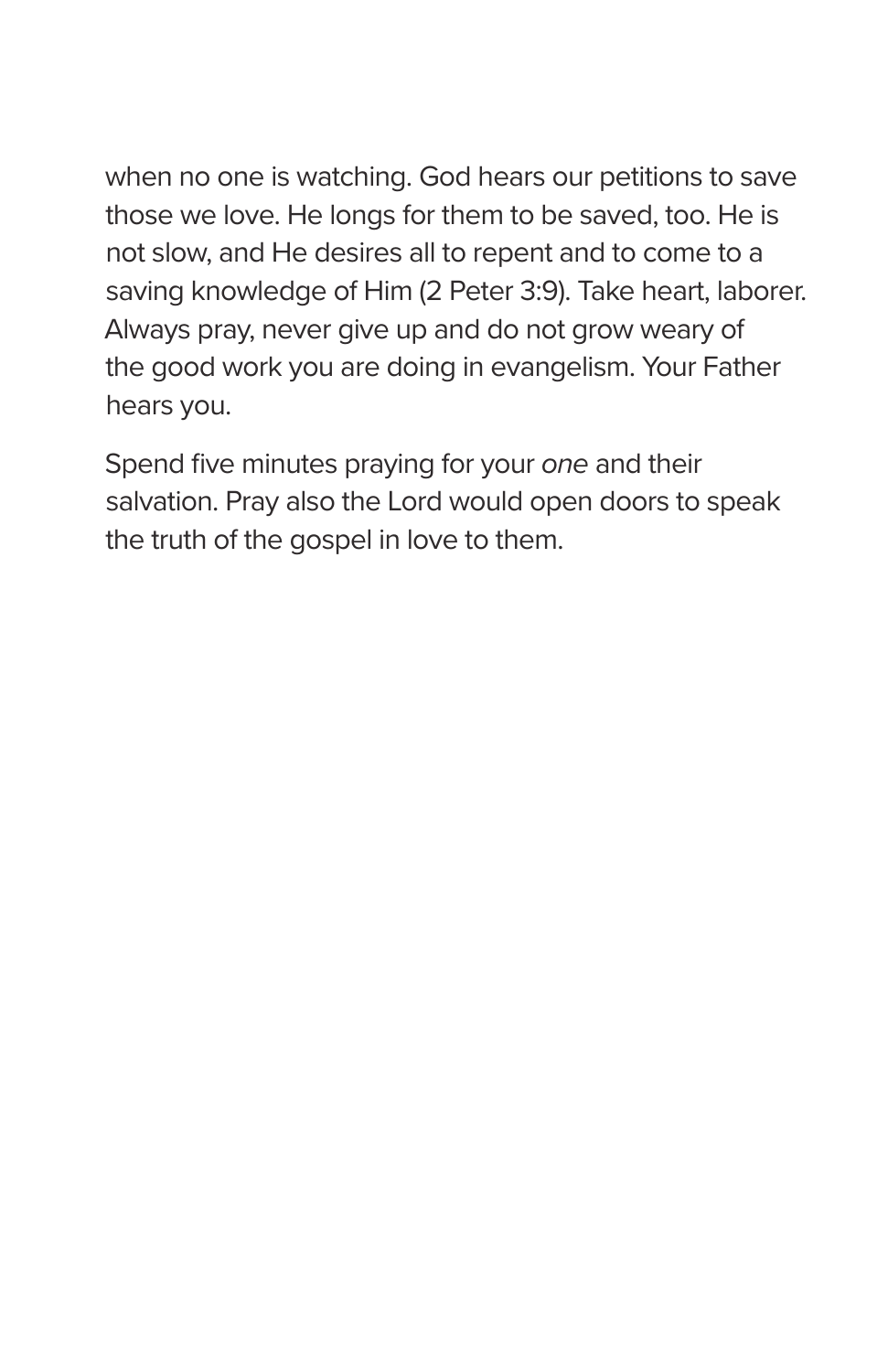

**Pray also for me, that the message may be given to me when I open my mouth to make known with boldness the mystery of the gospel. For this I am an ambassador in chains. Pray that I might be bold enough to speak about it as I should.** 

### **EPHESIANS 6:19–20, CSB**

When we share the gospel, we are dependent on the Holy Spirit to give us the appropriate words to say at the right time. He guides us to know what questions to ask and when to ask them. He gives us the boldness to proclaim an offensive and joyous message in a humbling way. Paul's prayer for boldness was a recognition that it is easy to shrink back from the truth of the message. It is easy to allow the opinion of our hearers, or our *one*, to outweigh the opinion of our Father.

Pray that it would not be so for you as you share the gospel. Pray the Holy Spirit would give you power to proclaim the gospel as we should and not just as we would like to share it. Pray He gives a humble boldness that knows what to say, when to say it and how to say it.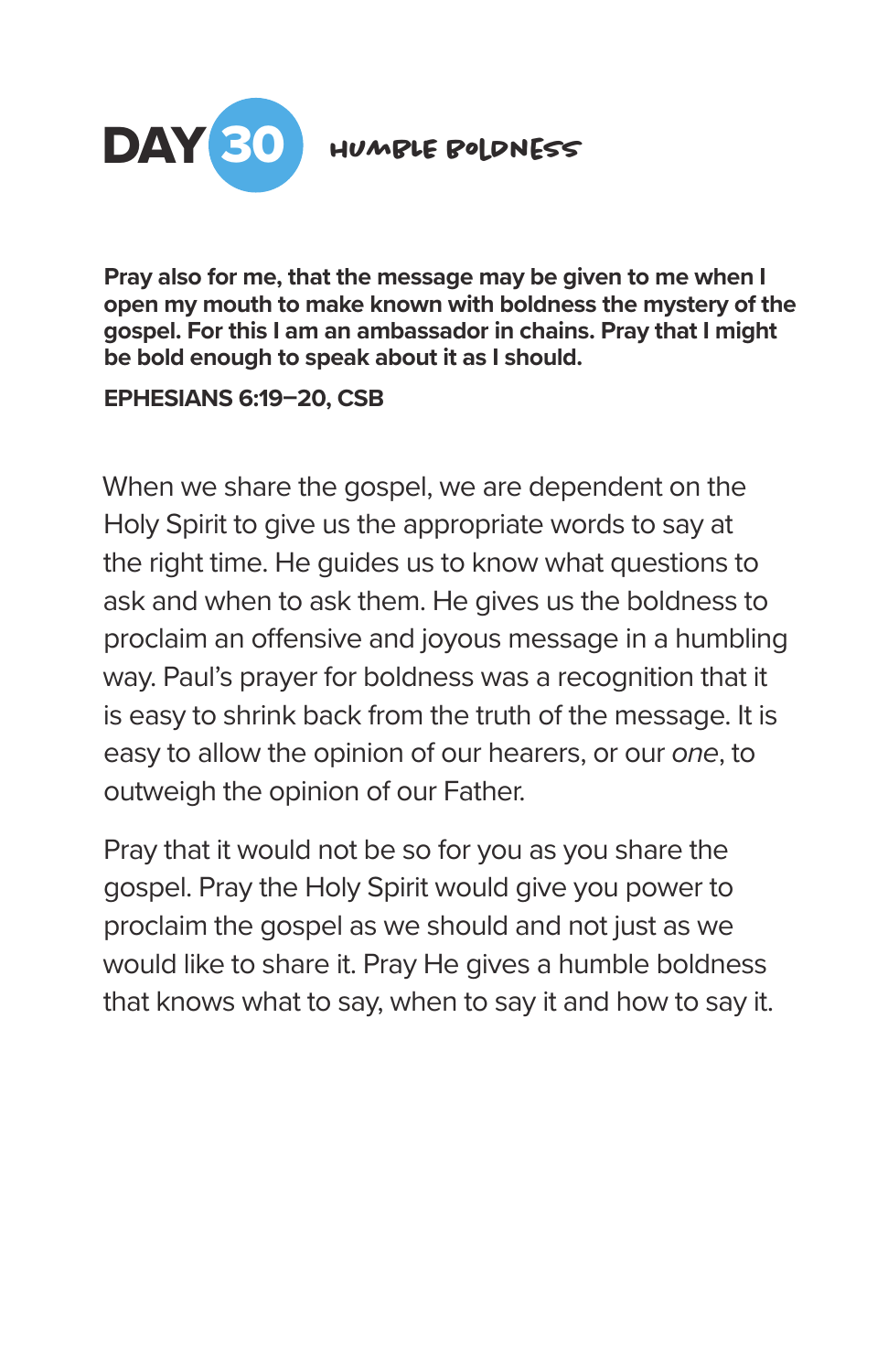

**After this, the Lord appointed seventy-two others, and he sent them ahead of him in pairs to every town and place where he himself was about to go. He told them, "The harvest is abundant, but the workers are few. Therefore, pray to the Lord of the harvest to send out workers into his harvest."**

#### **LUKE 10:1–2, CSB**

There is not a shortage of lost people in the world. The harvest of individuals and communities who need the good news is vast, but the workers who are willing to go and proclaim the gospel message are few. As a result, we are commanded by Jesus to pray for workers to go into the harvest. In the midst of praying for workers, do not be surprised if God makes you one of them. We all have a responsibility in fulfilling the Great Commission, and we are not called to do it alone. Christ sent out 72 other disciples in pairs to complete the ministry work He gave them to do.

As you share the truth of the gospel, take another believer with you to labor alongside. Share your victories, trials and God's provision with one another, and pray God would continue to raise up other laborers to go into the harvest.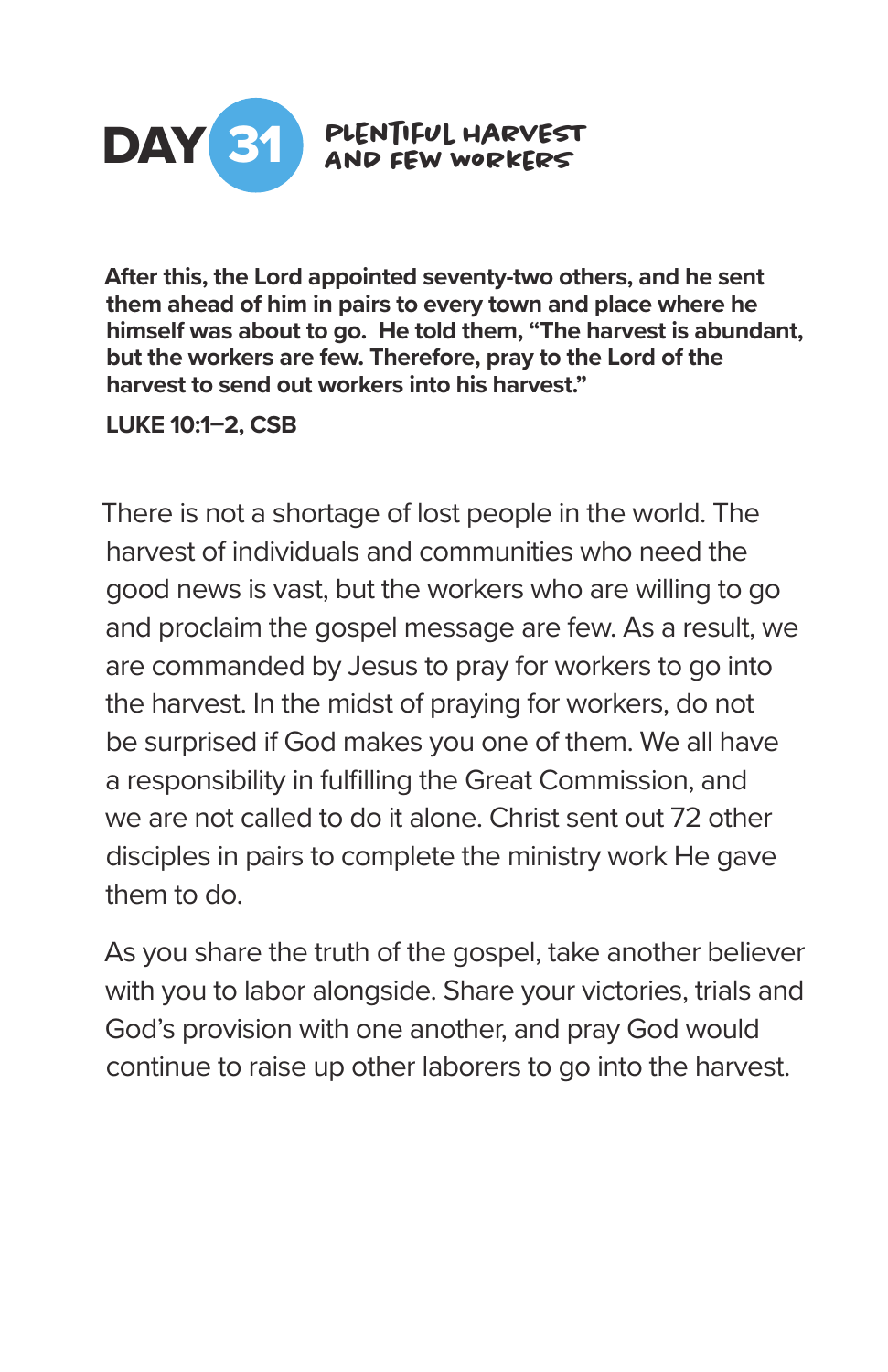

**Devote yourselves to prayer; stay alert in it with thanksgiving. At the same time, pray also for us that God may open a door to us for the word, to speak the mystery of Christ, for which I am in chains, so that I may make it known as I should. Act wisely toward outsiders, making the most of the time. Let your speech always be gracious, seasoned with salt, so that you may know how you should answer each person.** 

**COLOSSIANS 4:2–6, CSB**

We are dependent on the Lord throughout the whole process of evangelism. We not only need God's power to open doors for us to share, but we need Him to give us discernment to know how and when to walk through the doors He has opened. When we find ourselves in a gospel conversation, we may wonder what we should say, do and when we should speak with boldness or ask questions. As the Holy Spirit guides us in our gospel conversations, we should not underestimate the power of our words. It's not just about *what* we say in presenting the gospel but *how* we say it. As the Lord directs us, our words should be gracious and seasoned with salt so we would know how to respond to each person we encounter.

Pray the Lord would open doors for you to share the gospel with your *one* this week, and pray your words would be gracious as you share the good news of Christ.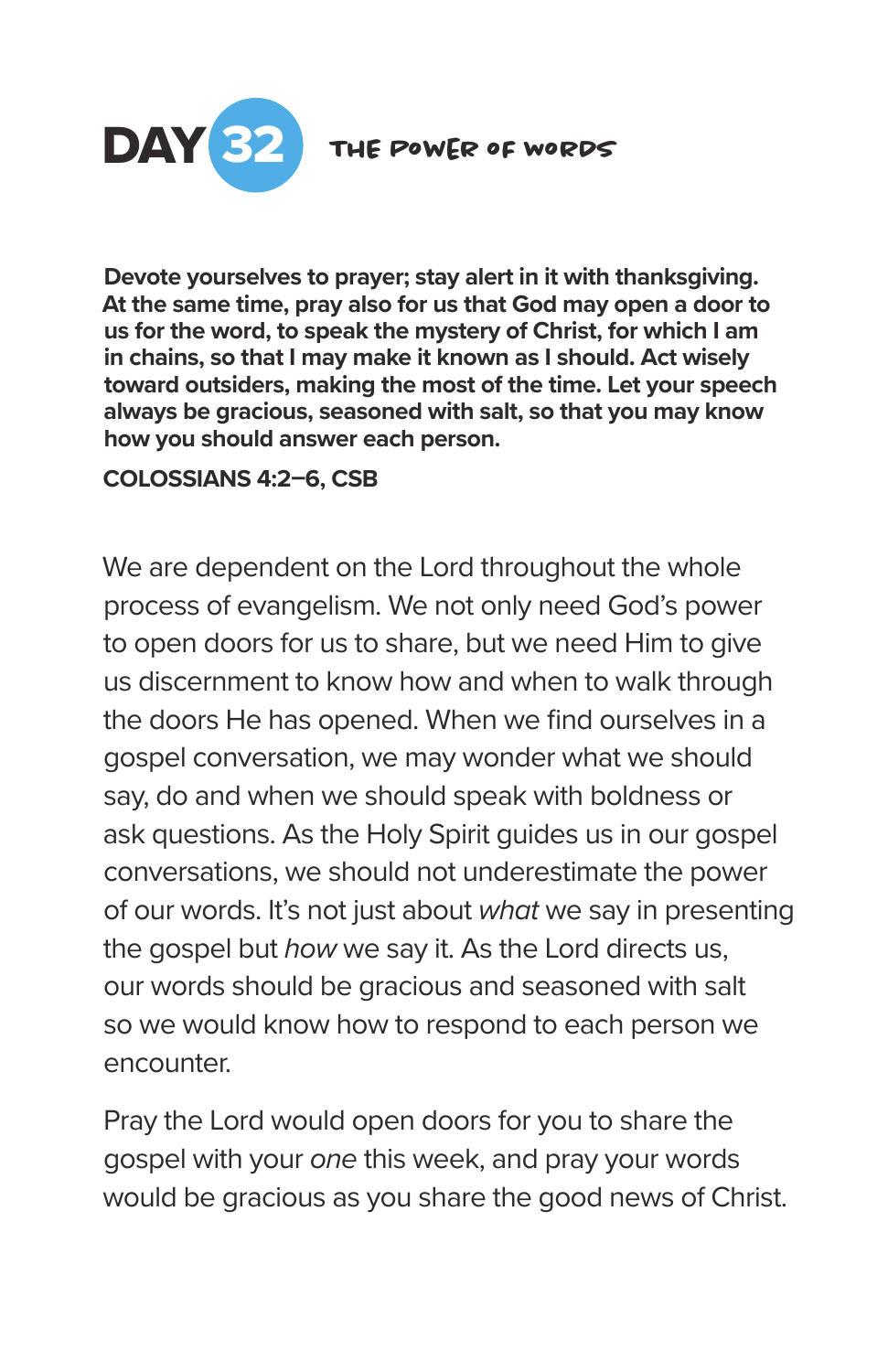

**But Moses replied to the LORD, "Please, Lord, I have never been eloquent—either in the past or recently or since you have been speaking to your servant—because my mouth and my tongue are sluggish." The LORD said to him, "Who placed a mouth on humans? Who makes a person mute or deaf, seeing or blind? Is it not I, the LORD? Now go! I will help you speak and I will teach you what to say."**

**EXODUS 4:10–12, CSB**

When the Lord called Moses to lead His people out of Egypt, Moses had an arsenal of excuses why he was not the most qualified person for the job. One of his reasons was his inability—past and present—to speak eloquently. Despite whether this was true or not, God chose Moses for this task. Likewise, there are men and women in your life who God has chosen you to share the gospel with. Not your pastor or your super spiritual friend, but you. One of the reasons we may be hesitant to share is because we simply do not know what we would say. Our culture is enamored by articulate speakers who can speak intellectually about the claims of Christianity. But God has chosen you to share the good news with your family, friends, neighbor or your *one*. He made no mistake. He made the mouth, and He will show you what to say. He will help you speak. Are you willing to be used by Him?

Pray you would not allow the fear of not being able to speak eloquently to deter you from sharing the gospel.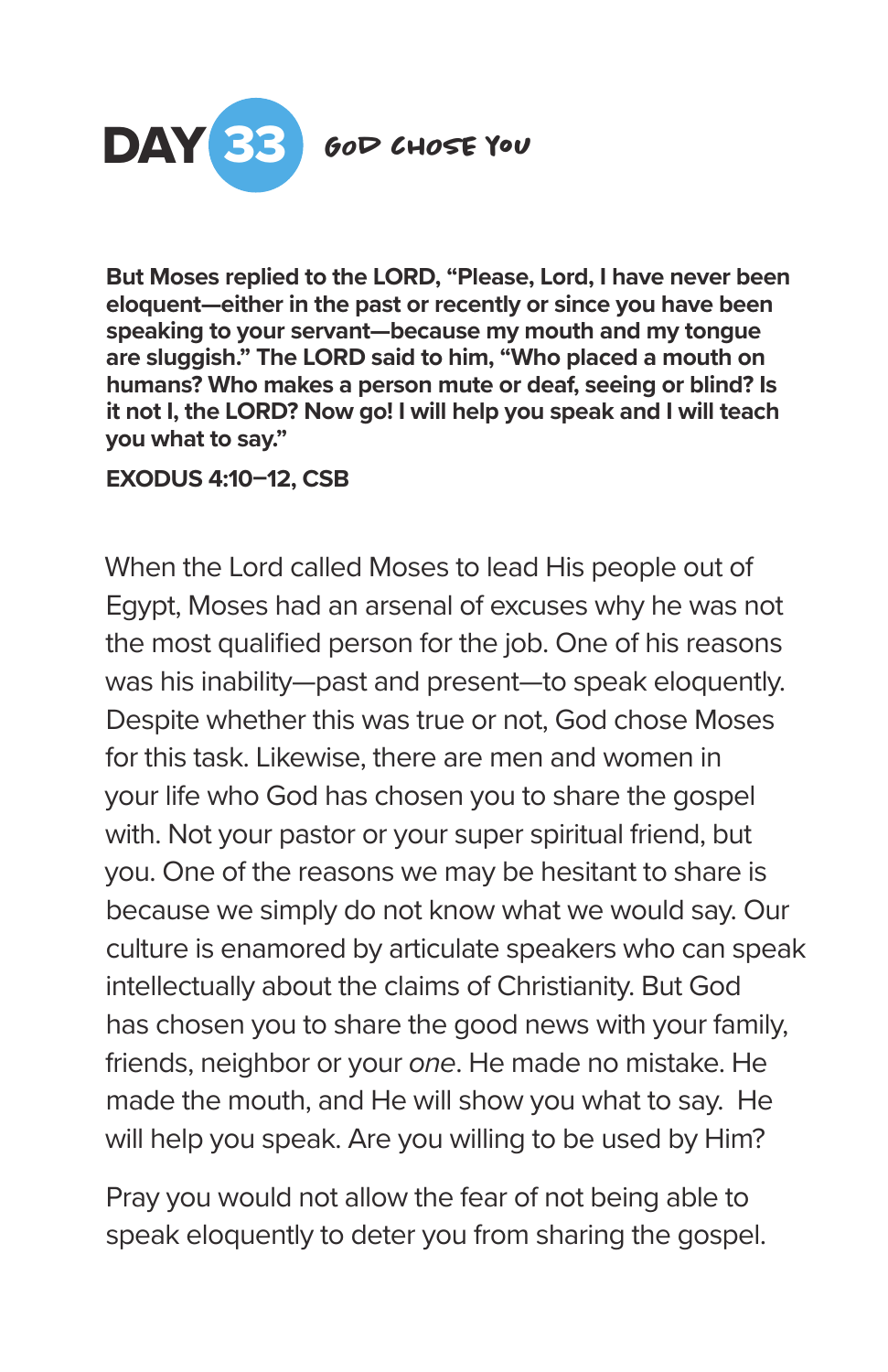

**The next day, John was standing with two of his disciples. When he saw Jesus passing by, he said, "Look, the Lamb of God!" The two disciples heard him say this and followed Jesus. When Jesus turned and noticed them following him, he asked them, "What are you looking for?" They said to him, "Rabbi" (which means "Teacher"), "where are you staying?"**

**"Come and you'll see," he replied. So they went and saw where he was staying, and they stayed with him that day. It was about four in the afternoon. Andrew, Simon Peter's brother, was one of the two who heard John and followed him. He first found his own brother Simon and told him, "We have found the Messiah" (which is translated "the Christ"), and he brought Simon to Jesus. When Jesus saw him, he said, "You are Simon, son of John. You will be called Cephas" (which is translated "Peter").**

#### **JOHN 1:35–42, CSB**

We naturally recruit people to what we are passionate and excited about. When you see a good play, movie, piece of artwork, sports game, etc., our natural inclination is to grab people to share in our joy. Our joy is more fully complete when they look in wonder at what you both find amazing. When we share the gospel, we are inviting people to "come and see" the God of the universe and His deep love for them. It's natural for us to go to the people closest to us in relational proximity, like a family member. Don't underestimate the power of saying "come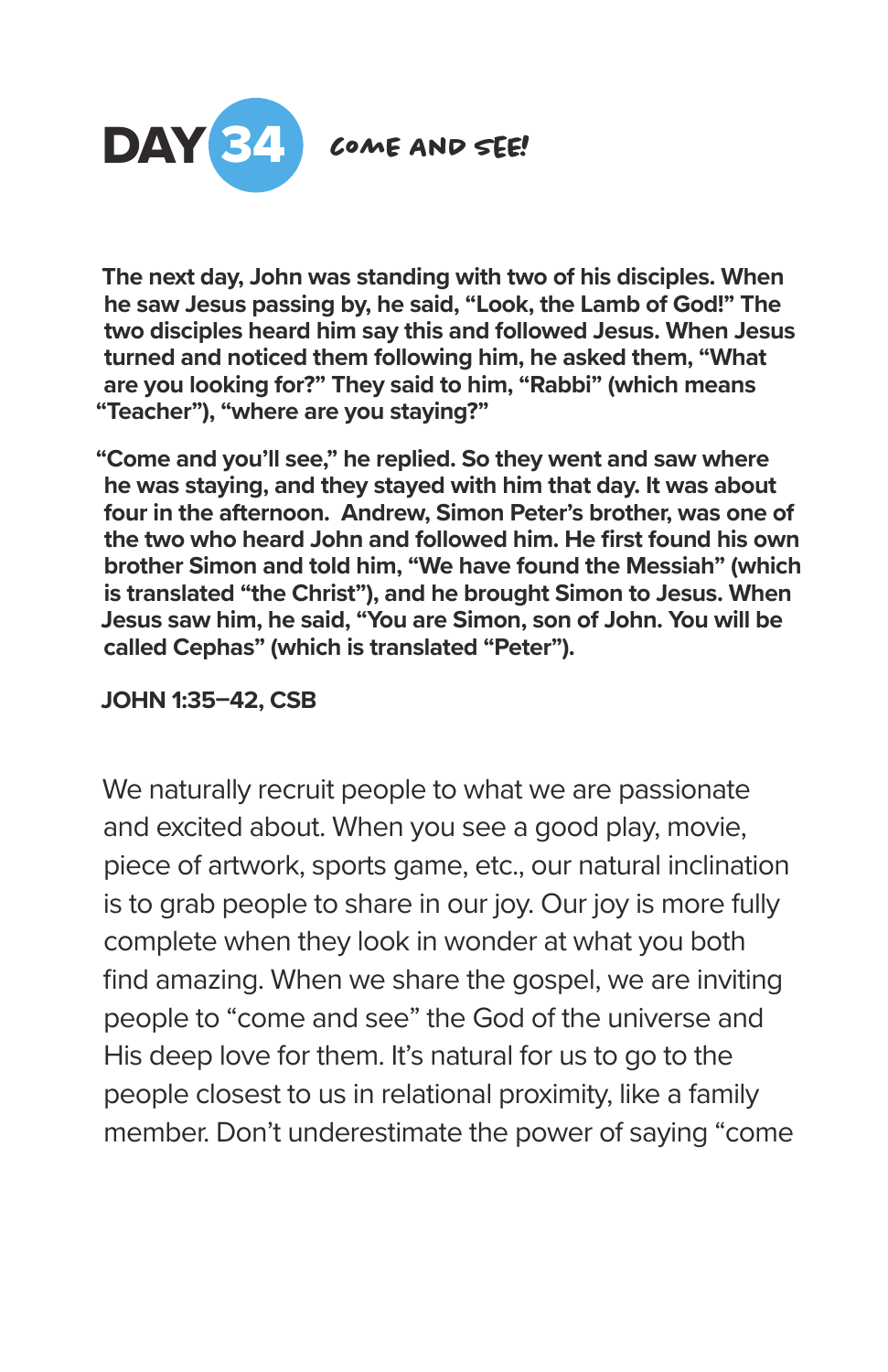and see" to a family member who is lost. Peter, the leader of the early church, was introduced to Christ by his brother Andrew. Who might God be calling you to say, "come and see!" to in your family?

Say "come and see" by inviting a family member or your *one* to church with you this week.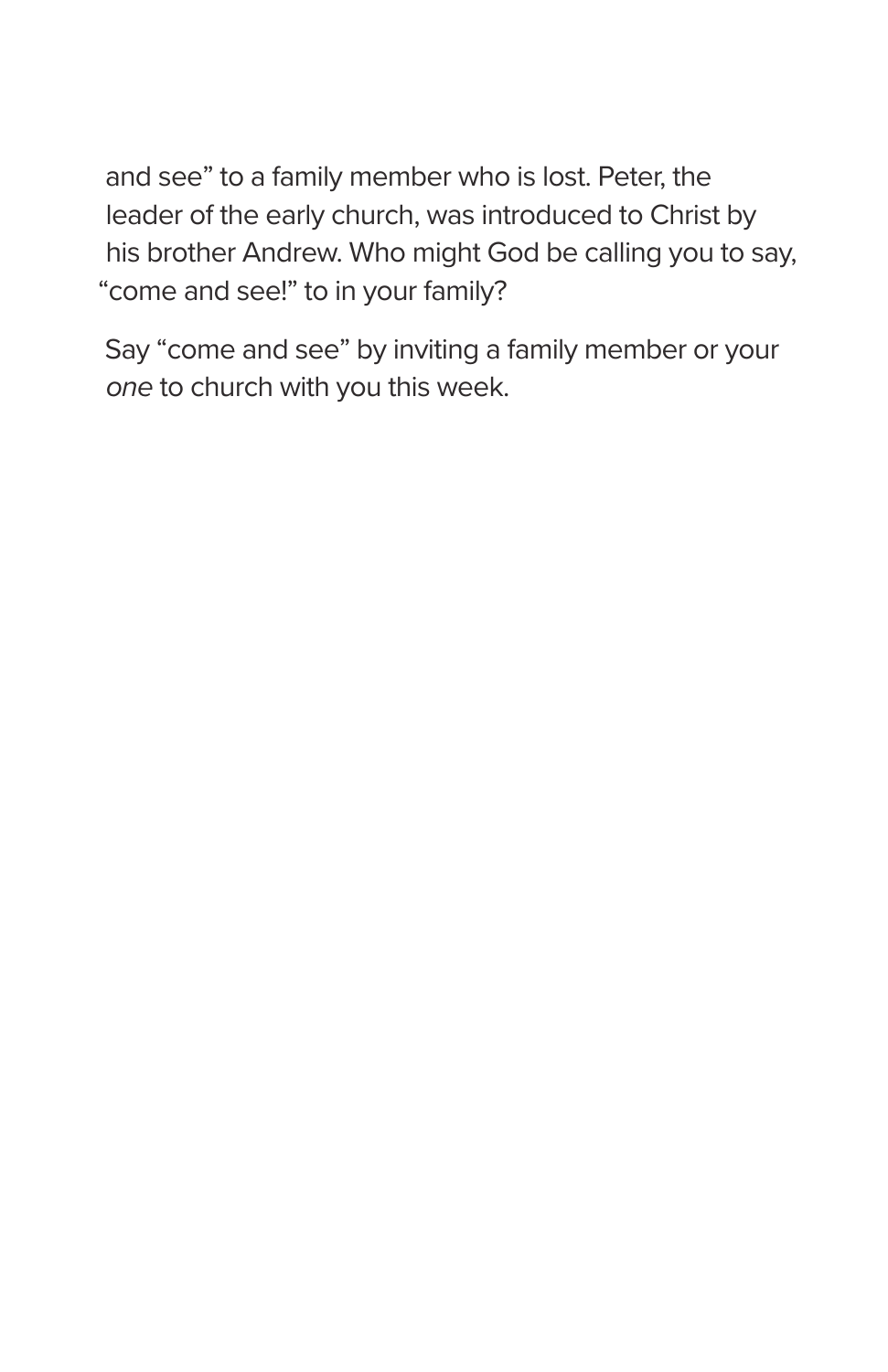

**How, then, can they call on him they have not believed in? And how can they believe without hearing about him? And how can they hear without a preacher? And how can they preach unless they are sent? As it is written: How beautiful are the feet of those who bring good news.** 

#### **ROMANS 10:14–15, CSB**

Our words are critical. While we can display aspects of the gospel through our actions, sinners cannot come to faith in Christ without hearing the gospel message. According to Romans 10:14–15: we are sent, we preach the gospel, they hear the gospel and then they believe the gospel. We have control over going and speaking. God initiates their listening and accepting. But the proclaimer's feet are not beautiful because a person came to Christ. Their feet are beautiful because they were faithful to proclaim the message. As you go throughout your day, may you be a carrier of *the* best news to your *one* and beyond.

Find a tool that can help you clearly and concisely communicate the gospel. We recommend Three Circles, which can be found at namb.net/Evangelism.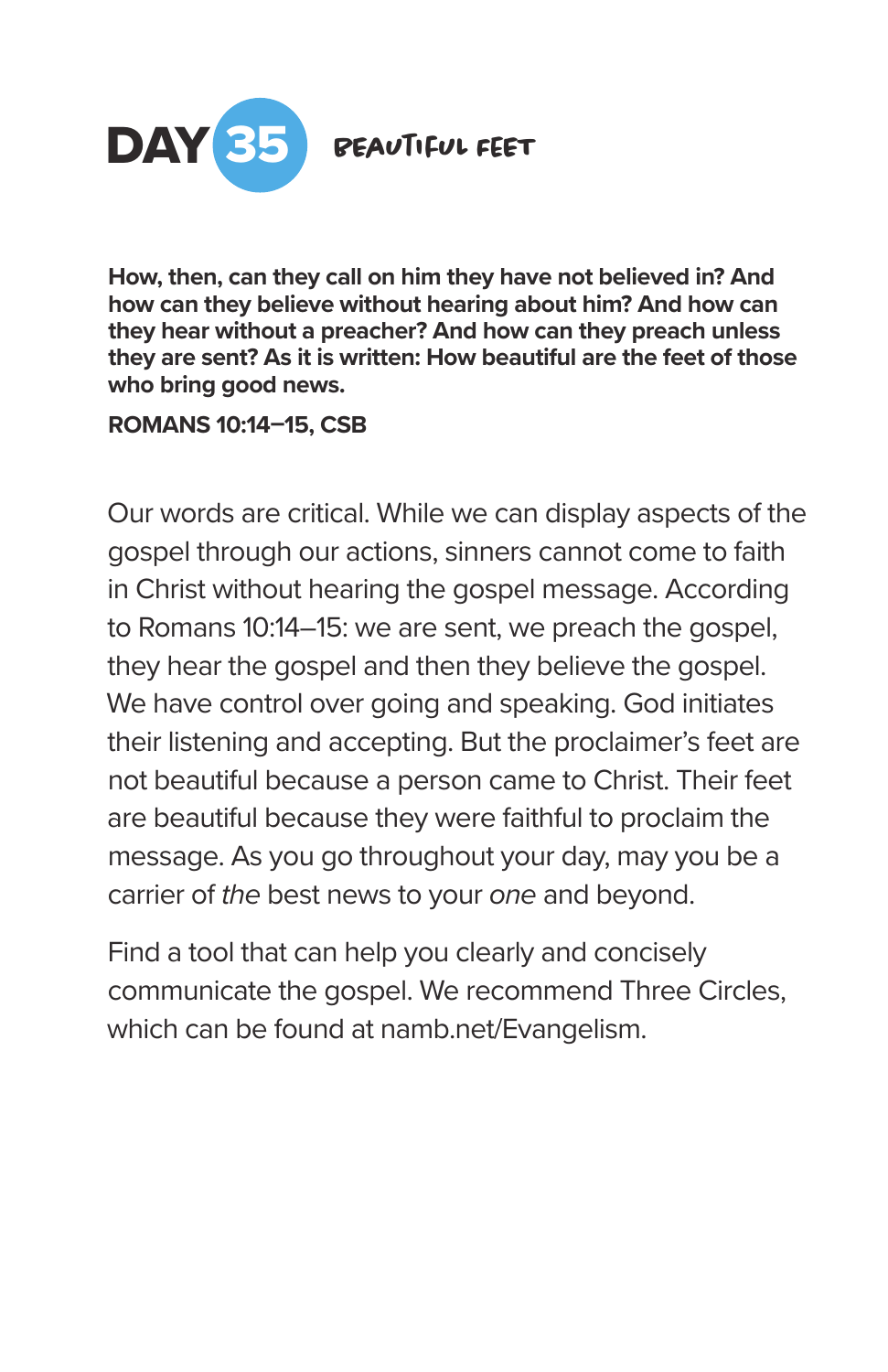

**Dear friends, don't overlook this one fact: With the Lord one day is like a thousand years, and a thousand years like one day. The Lord does not delay his promise, as some understand delay, but is patient with you, not wanting any to perish but all to come to repentance.** 

#### **2 PETER 3:8–9, CSB**

It's hard to endure in evangelism. We have friends and family members we have been praying for and sharing the gospel with for years, and there is not the slightest nudge of spiritual interest, let alone conversion. Sharing the gospel can be discouraging, but God's timing is not like ours. God is patient, and He does not desire anyone to perish. Keep laboring in faith knowing you serve a God who is not slow, but is patient with you and with those you are sharing with, including your *one*.

Pray God would strengthen your spiritual muscles to endure in prayer for the salvation of your *one*.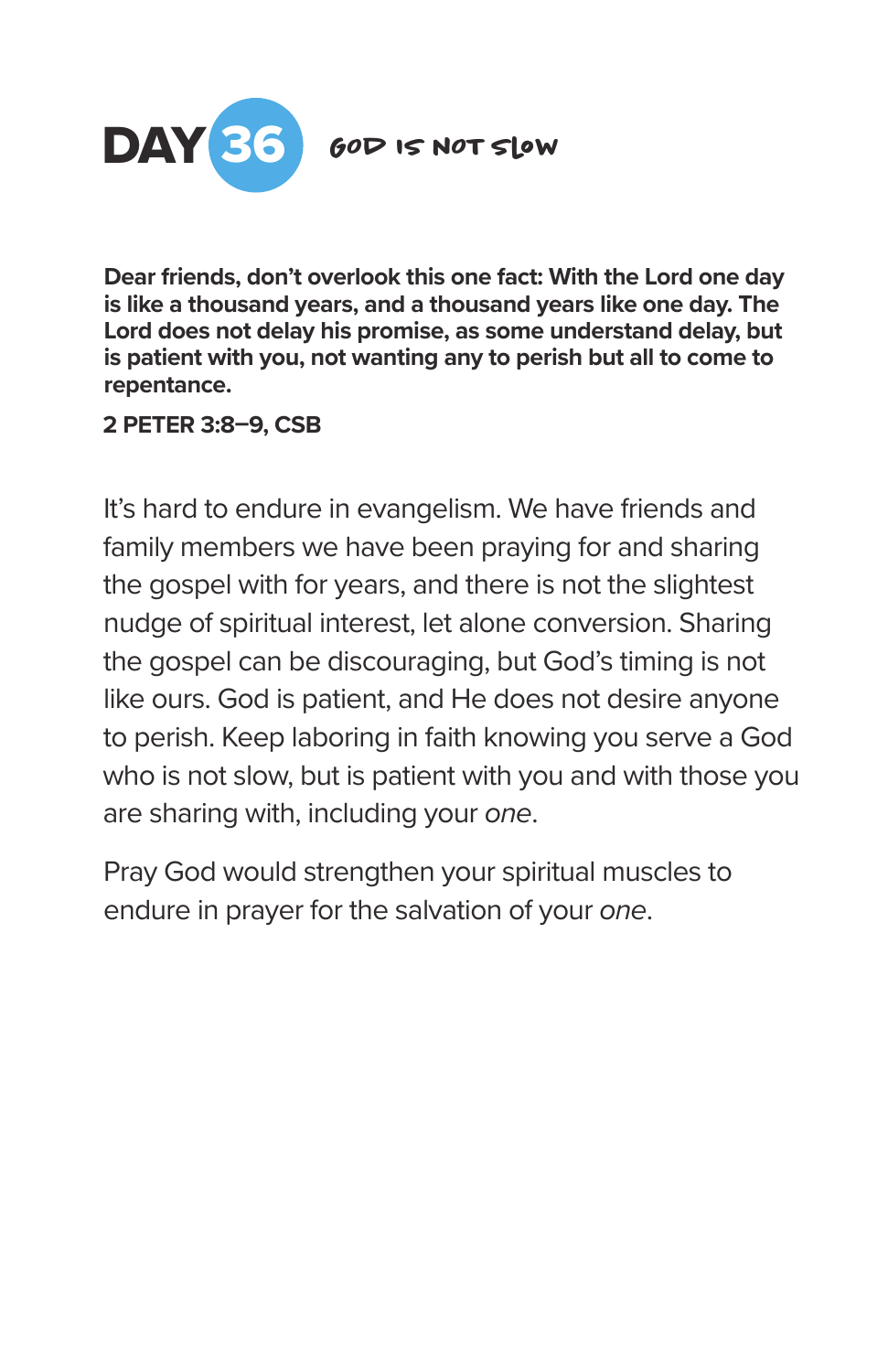

**So the LORD said, "You cared about the plant, which you did not labor over and did not grow. It appeared in a night and perished in a night. But may I not care about the great city of Nineveh, which has more than a hundred and twenty thousand people who cannot distinguish between their right and their left, as well as many animals?"**

#### **JONAH 4:10–11 CSB**

Jonah was one of the most successful evangelists in the Old Testament, and he was also the most upset about it. To Jonah's frustration, God extended mercy to the wicked Ninevites when they repented. He cares deeply for those who do not know Him, and He cares immensely for your *one* and others you are sharing the gospel with. He does not desire a single person to perish and spend eternity away from Himself, including the vilest of humans. Never believe a person is too far gone to be wooed back into the loving arms of the Savior. We can trust God to work in a person's heart so they will repent and turn to Him, like the people in Nineveh.

Who have you believed is too far gone from receiving Christ? Repent of this mindset and pray this person would come to know the Lord.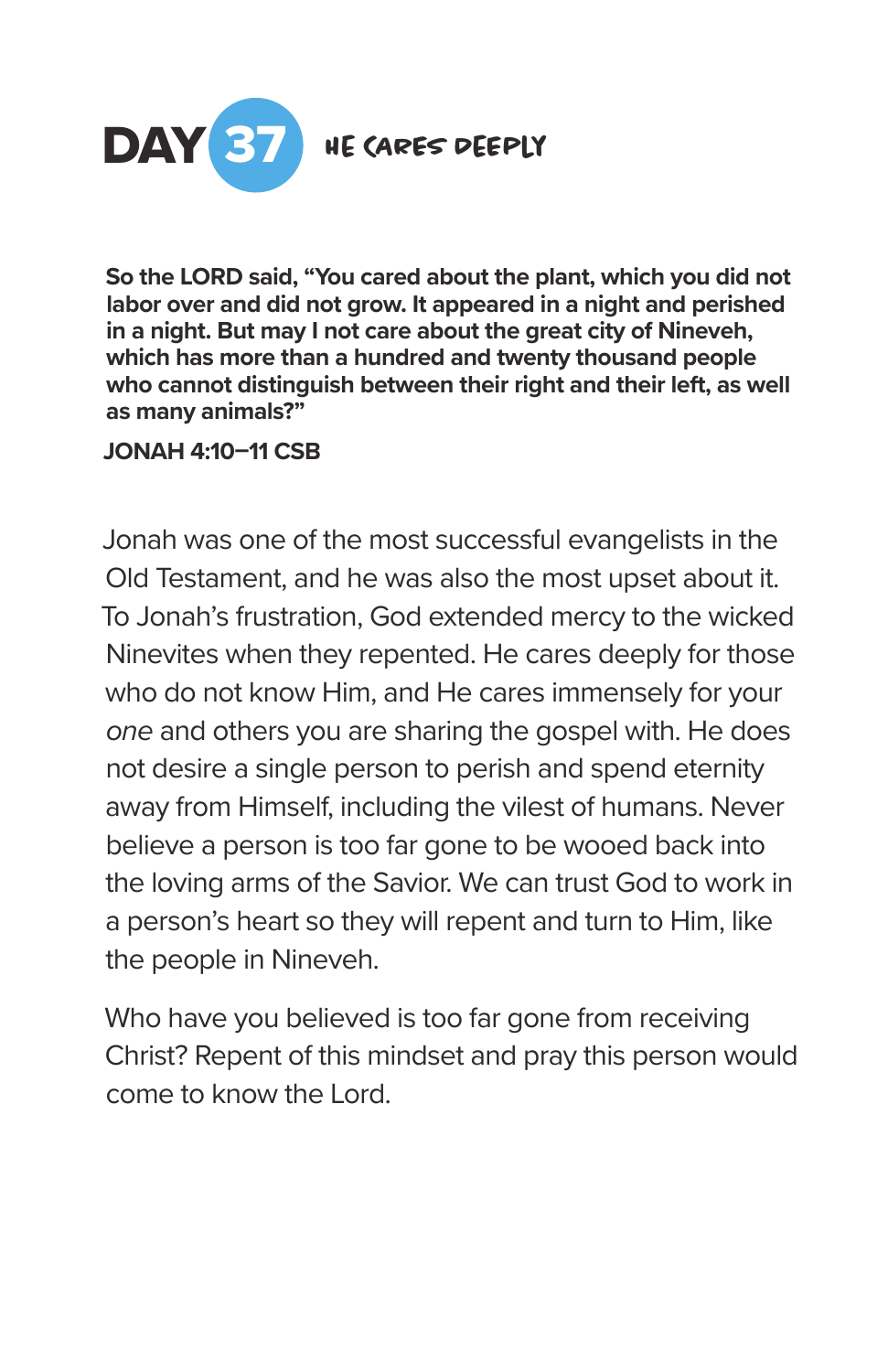

**And I also say to you that you are Peter, and on this rock I will build my church, and the gates of Hades will not overpower it. MATTHEW 16:18, CSB**

God will build His Church through the faithfulness of His people. The mission is great, but He promises this mission will not fail! No matter the enemies who come upon us as we seek to share the gospel with our *one*, the gates of Hell will not prevail against the Church. The message of the gospel will continue to go forth despite famine, calamity, persecution and hardship. Be encouraged that you are on a mission with God's people that cannot fail. His power working in and through us will keep us in the fight until the day he makes all things new.

Pray for endurance despite persecution and hardship of the Church as we continue to share the good news of the gospel with the world.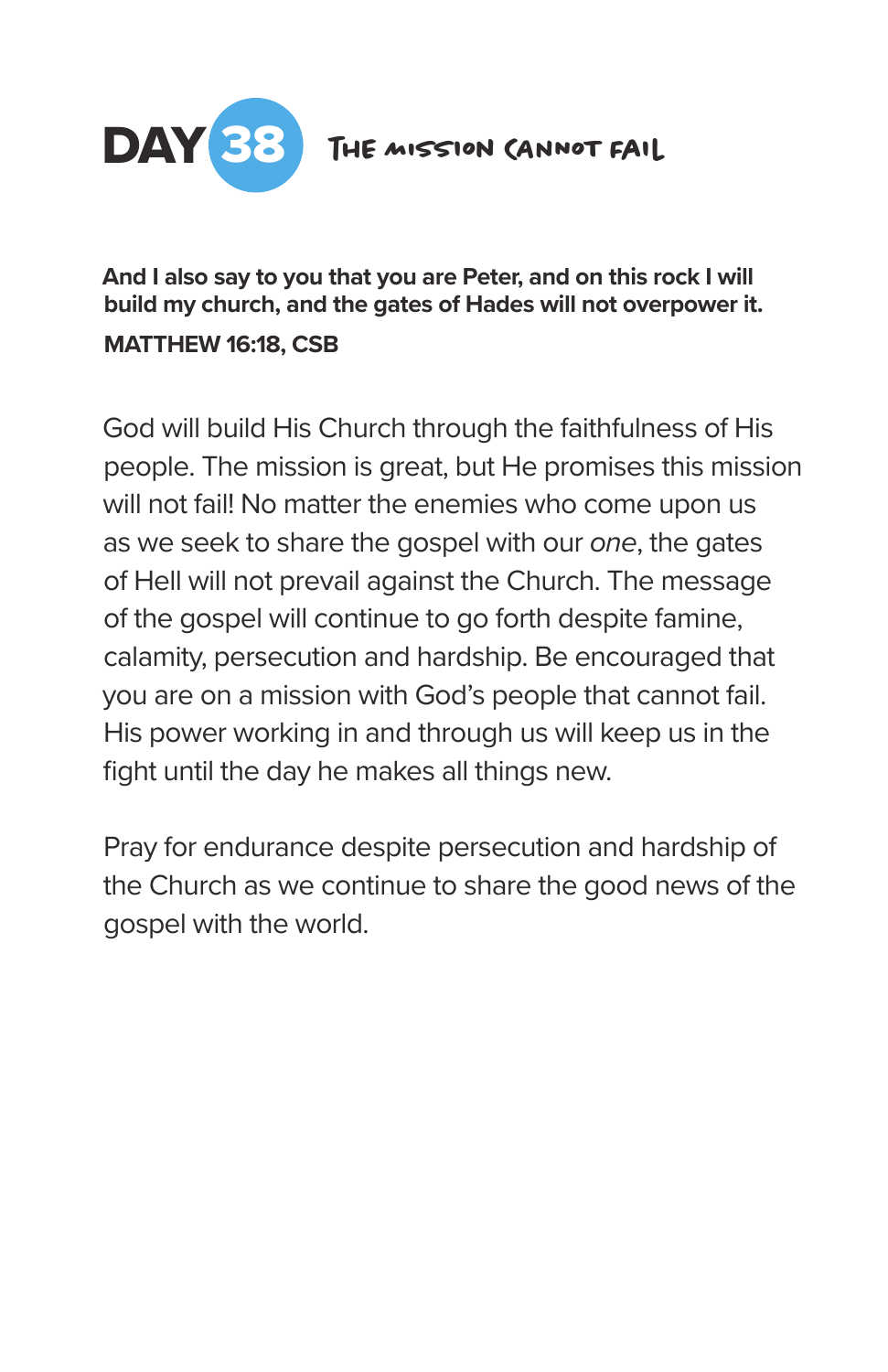

DAY 39 **BETTER THAN WE CAN IMAGINE** 

**And they sang a new song: You are worthy to take the scroll and to open its seals, because you were slaughtered, and you purchased people for God by your blood from every tribe and language and people and nation. You made them a kingdom and priests to our God, and they will reign on the earth.**

#### **REVELATION 5:9–10, CSB**

The kingdom of Heaven will be far greater than we ever dared imagine. All of our tiresome, stressful and awkward moments of evangelism will be incomparable when we stand shoulder to shoulder with brothers and sisters from around the world and admire and worship the King. On this day, may we look around and see men and women maybe even our *one*—the Lord gave us the privilege of ushering into the kingdom. When we worship Him without the effects of our sin or the brokenness of our world, we will know that this is where we were meant to be all along—with God and with his people.

Pray now that one day your *one* will be standing with you before the throne of God in worship.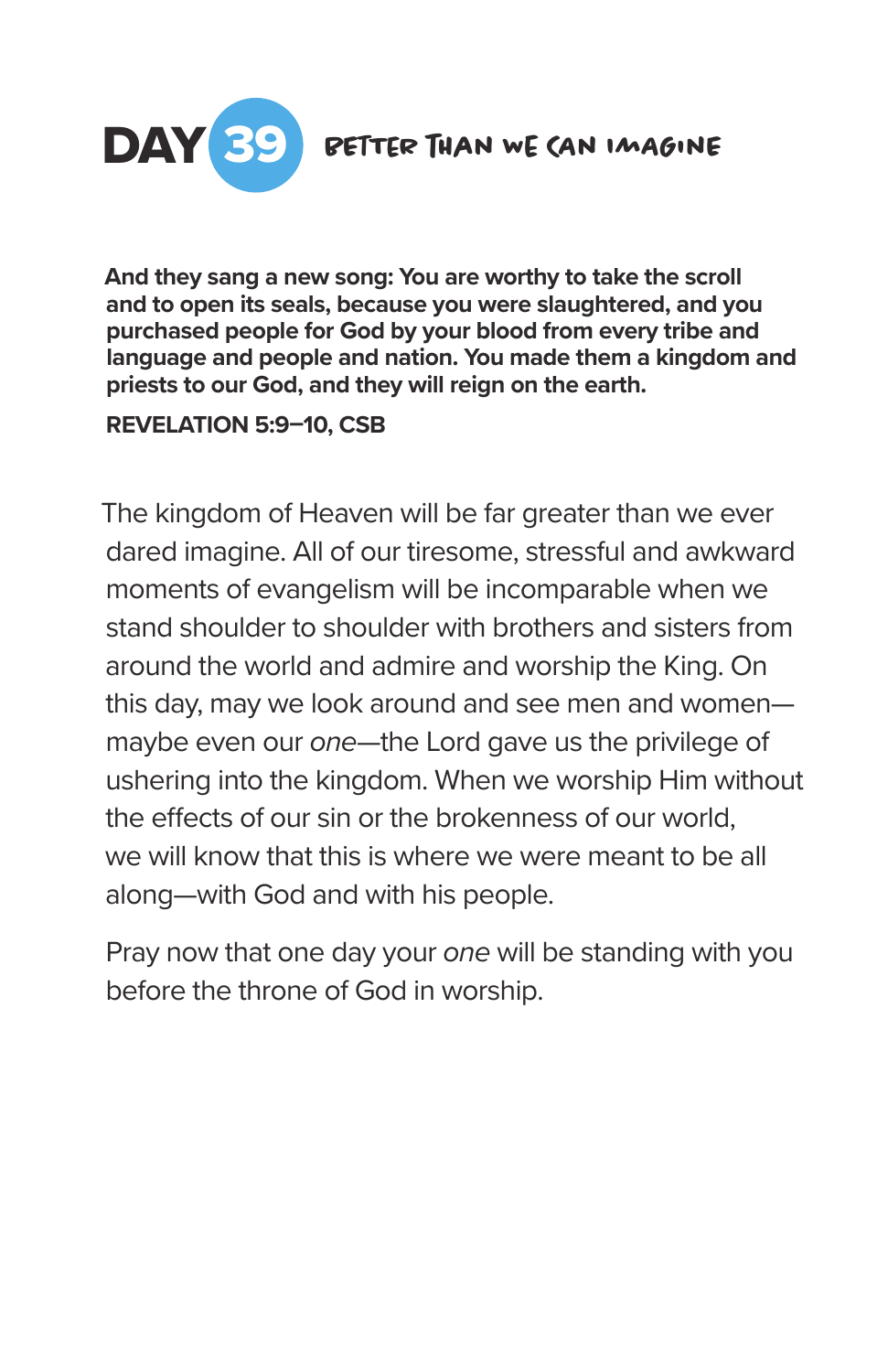

**Then I heard a loud voice from the throne: Look, God's dwelling is with humanity, and he will live with them. They will be his peoples, and God himself will be with them and will be their God. He will wipe away every tear from their eyes. Death will be no more; grief, crying, and pain will be no more, because the previous things have passed away.**

**Then the one seated on the throne said, "Look, I am making everything new." He also said, "Write, because these words are faithful and true." Then he said to me, "It is done! I am the Alpha and the Omega, the beginning and the end. I will freely give to the thirsty from the spring of the water of life."** 

#### **REVELATION 21:3–6, CSB**

These verses are hard to believe because we have only known a world with death, grief, crying and pain. God gives a glimpse of the joy to come when we will finally be with him in the deepest and most intimate way possible. This is what we are inviting people into. As we invite people to come and see, and we share with our *one* the good news about the One who shed his blood for them, we are inviting them into a kingdom they were created for and a person they were created to know. He promises He is making all things new, and one day His work will be complete. May this picture of his coming reign propel us into our neighborhoods, work places and homes to faithfully share the best news: there is a God who loved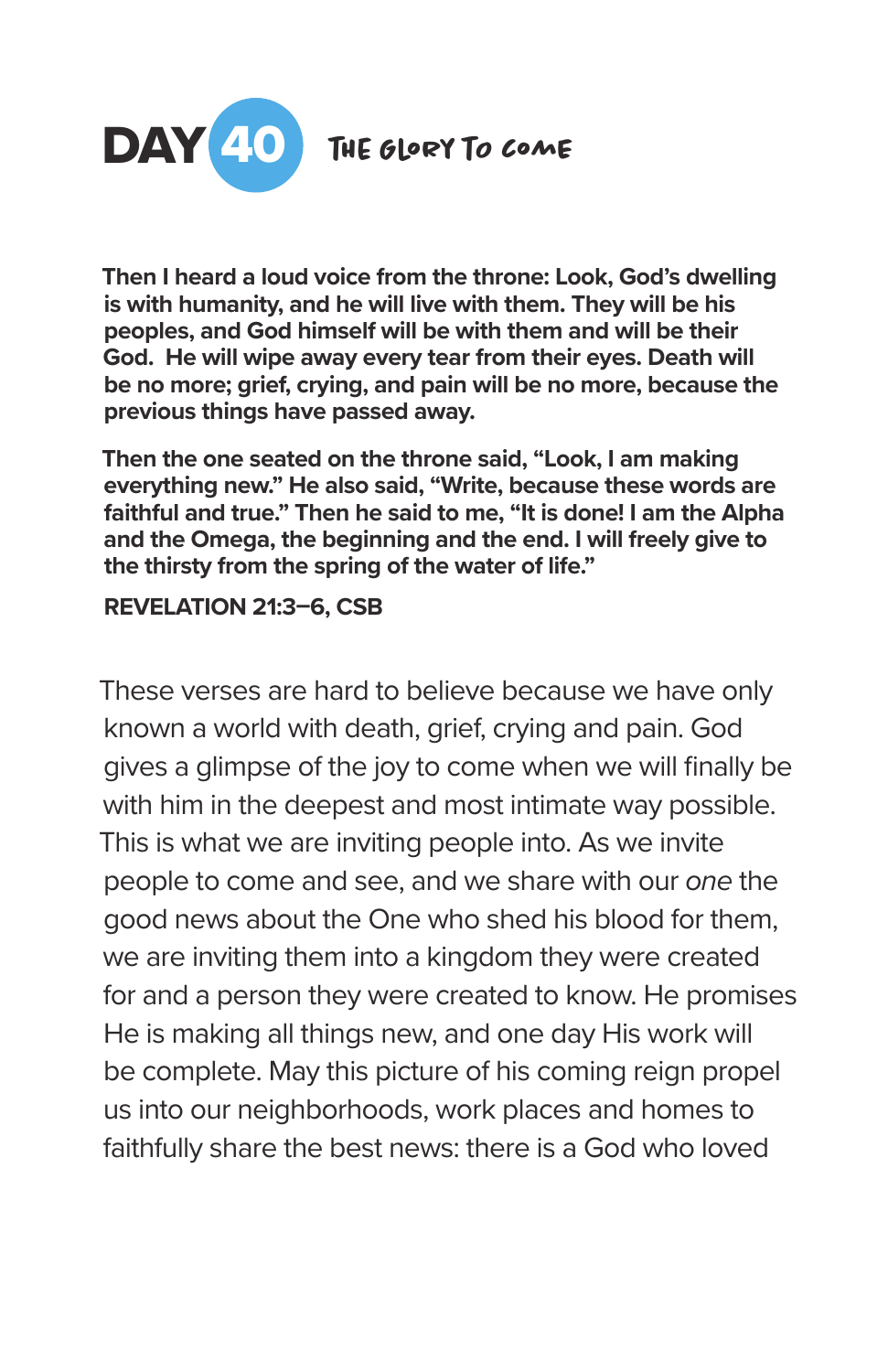them at the highest cost. He gave His life for them, so that they would turn from the evil inclinations of their hearts and find eternal rest in the arms of their Savior. In Him, it is finished. In Him, we find the eternal rests our hearts have longed for.

Pray for the reality of Revelation 21 that is coming. May this moment of being with Jesus propel you to share the gospel with endurance, love and patience. By God's grace, may we see many more salvations and baptisms in North America in the months and years to come!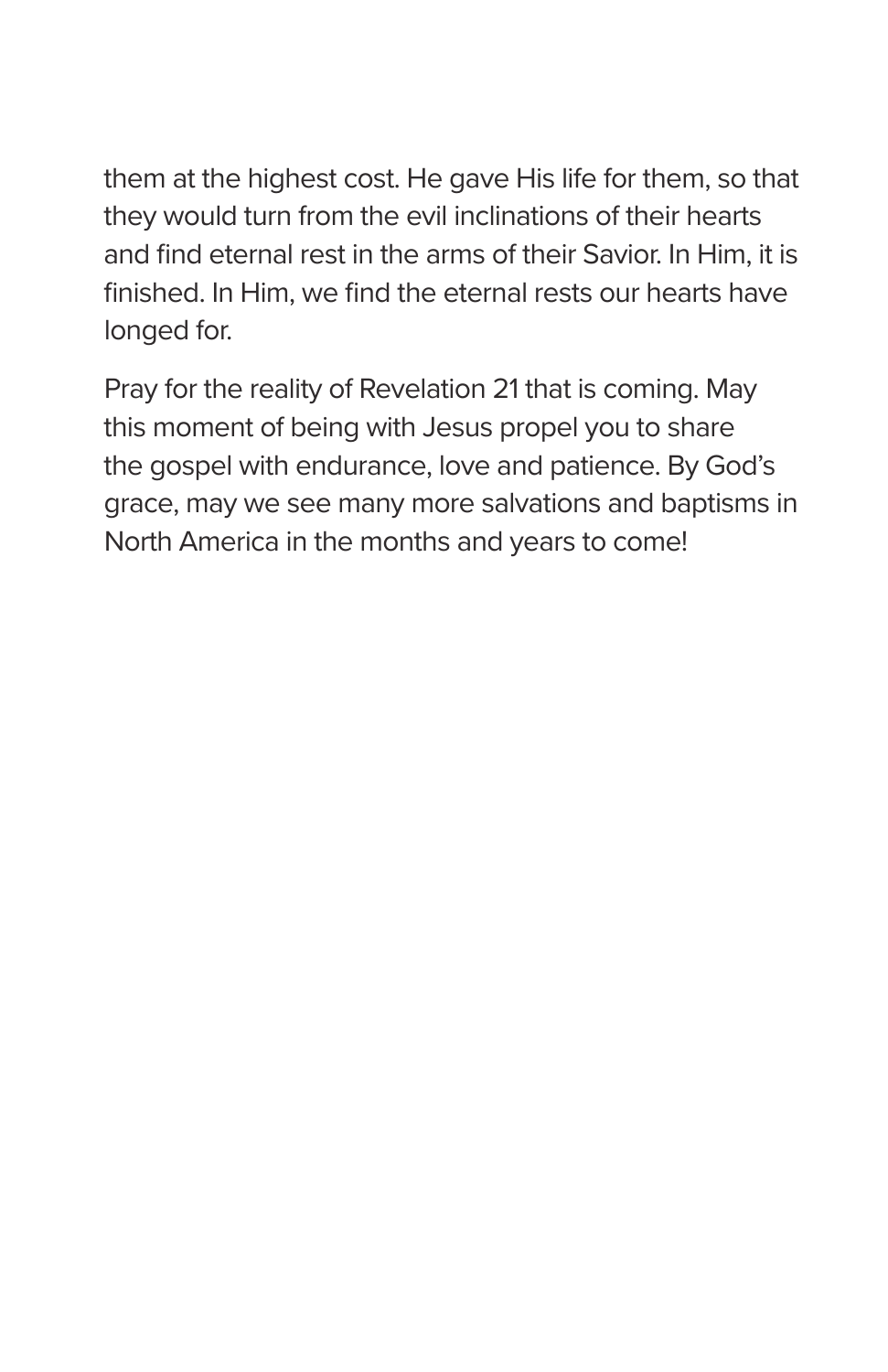# **WHAT'S nEXT?**

As you share with your *one*, we pray God would begin transforming their hearts and minds to turn to Him in repentance and joy. If your *one* comes to know the Lord, rejoice with them in the fact that they are born again (John 3)! If they haven't already been attending church with you, invite them to begin sitting under the teaching of God's Word in your local church context. Spend time with them throughout the week or after church following up with them by explaining the necessity of knowing God through His Word, prayer, His people and evangelism. Talk with them about the value of becoming a member of a local church and the purpose of baptism. Begin helping them understand your church's process of baptism. On the day when they are baptized and publicly declare their allegiance to Christ, celebrate and worship God together that another brother or sister in the faith has passed from death to life! Praise be to God!